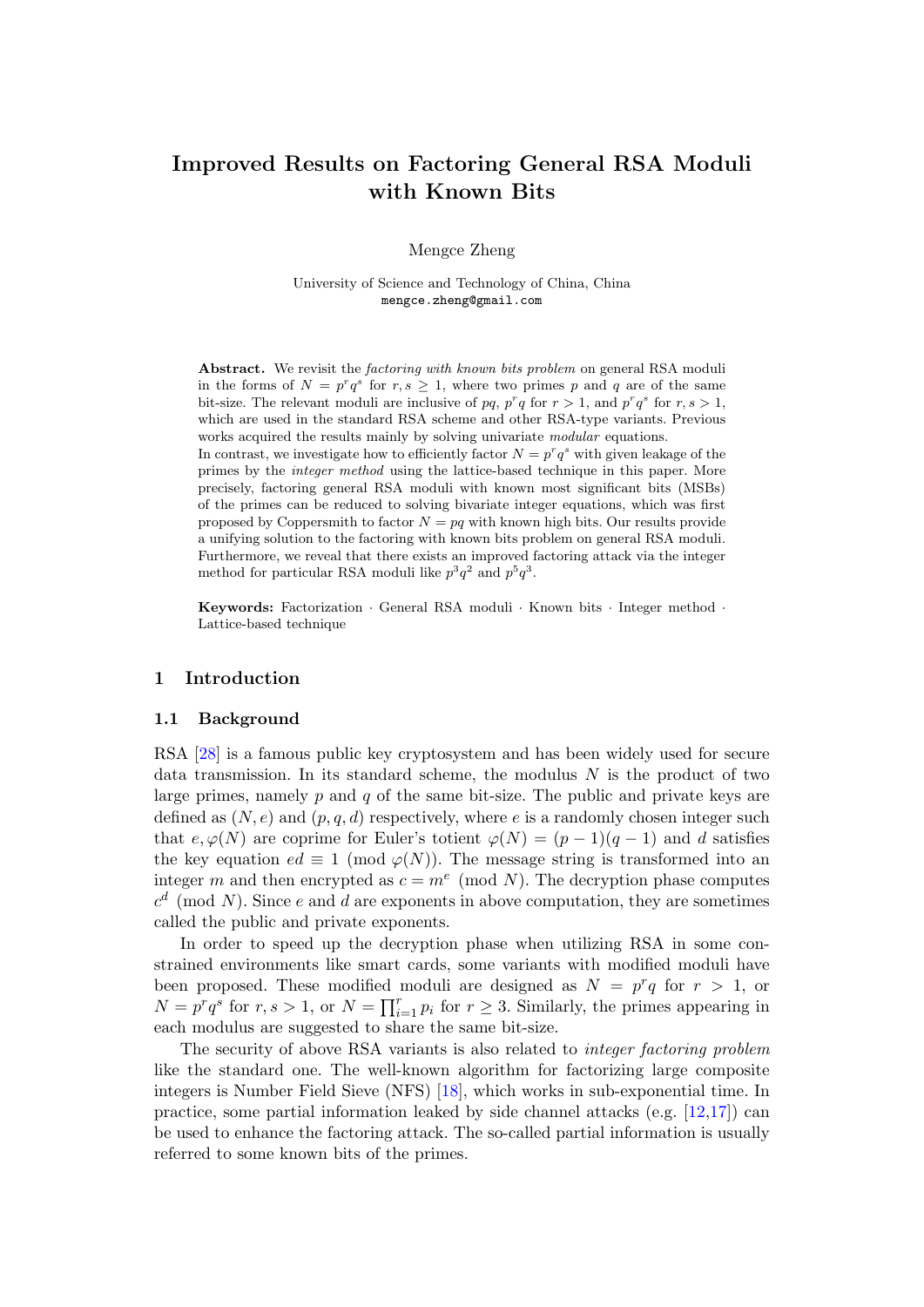Therefore, it is interesting to investigate polynomial-time factorization of such moduli used in RSA and its variants with some known bits of the primes. It is designated as factoring with known bits problem and has been widely analyzed in the literature. We review previous related works below.

**Factoring**  $N = pq$  **with known bits.** This problem was first studied by Rivest and Shamir [\[27\]](#page-17-4) in 1985. They used integer programming to construct an algorithm that factors N when given  $2/3$ -fraction of the bits of p. Later in 1996, Coppersmith  $[6]$  showed that N can be factored when half of the bits of p are known. The main technique is to solve small roots of modular/integer polynomial equations using lattice reduction algorithm i.e. the LLL algorithm [\[19\]](#page-17-5). This lattice-based technique is also named Coppersmith's technique [\[4](#page-16-1)[,5\]](#page-16-2) in the literature.

Since previous analysis assumed that the remaining unknown bits of  $p$  are located in one consecutive block, an algorithm proposed by Herrmann and May [\[13\]](#page-17-6) extended to the case of n unknown discrete blocks. They showed that  $\ln 2 \approx 70\%$  known bits of  $p$  are sufficient to attain the factorization. However, the running time is polynomial in  $\log N$  but exponential in n. It means that the running time becomes polynomial for  $n = \mathcal{O}(\log \log N)$ .

Factoring  $N = p^r q$  with known bits. This RSA variant using a modulus in the form of  $N = p^r q$  was suggested by Takagi [\[29\]](#page-17-7) in 1998. Later, Boneh, Durfee and Howgrave-Graham  $[2]$  considered the factorization of N by applying Coppersmith's technique. They showed that exposing a fraction  $1/(r+1)$  of the bits of p is sufficient to factor N in polynomial time. Furthermore, when r increases to  $r \approx \log p$ , one only needs to know a constant number of the bits of  $p$ , which can be recovered by exhaustive search, hence the running time of the factorization becomes polynomial. The result implies that one should not use Takagi's RSA variant with a large  $r$ .

Inspired by [\[13\]](#page-17-6), Lu, Zhang and Lin [\[23\]](#page-17-8) proposed lattice-based analysis to extend the number of unknown blocks in prime  $p$  to an arbitrary number  $n$ . The result showed that knowing a fraction  $\ln(r + 1)/r$  of the bits of p is already enough to factor N. However, the running time is polynomial only for  $n = \mathcal{O}(\log \log N)$ .

Factoring  $N = p^r q^s$  with known bits. In 2000, Lim et al. [\[21\]](#page-17-9) extended general RSA moduli  $N = p^r q$  to the form of  $N = p^r q^s$ . The advantage is that the decryption phase is much faster than that in Takagi's RSA variant. On the other hand, how to generalize the lattice-based factoring method to  $N = p^r q^s$  for r and s of almost the same size was considered as an open problem in [\[2\]](#page-16-3). Lim et al. also analyzed the security of the extended RSA variant with  $N = p^r q^{r+1}$  by a modified lattice-based factoring method. When r satisfies  $r \ge \log(pq)$ , i.e.  $r \ge 2 \log p$ ,  $N = p^r q^{r+1}$  can be factored in polynomial time.

In 2016, Coron et al. [\[9\]](#page-17-10) proposed an algorithm to factor  $N = p^r q^s$  in polynomial time when r is greater than  $\log^3 p$ . They first aimed to find an appropriate decomposition of  $r$  and  $s$  and then applied Coppersmith's technique to factor  $N$ . Later this result was improved to  $r \geq \log p$  by Coron and Zeitoun [\[10,](#page-17-11)[11\]](#page-17-12). To be specific, there exist two positive integers a and b such that  $a \cdot s - b \cdot r = 1$ , which lead to the decomposition of  $N^a = (p^a q^b)^r q$ . It is much simpler to factor  $N^a = (p^a q^b)^r q$  using the algorithm in  $[2]$  to recover p and q.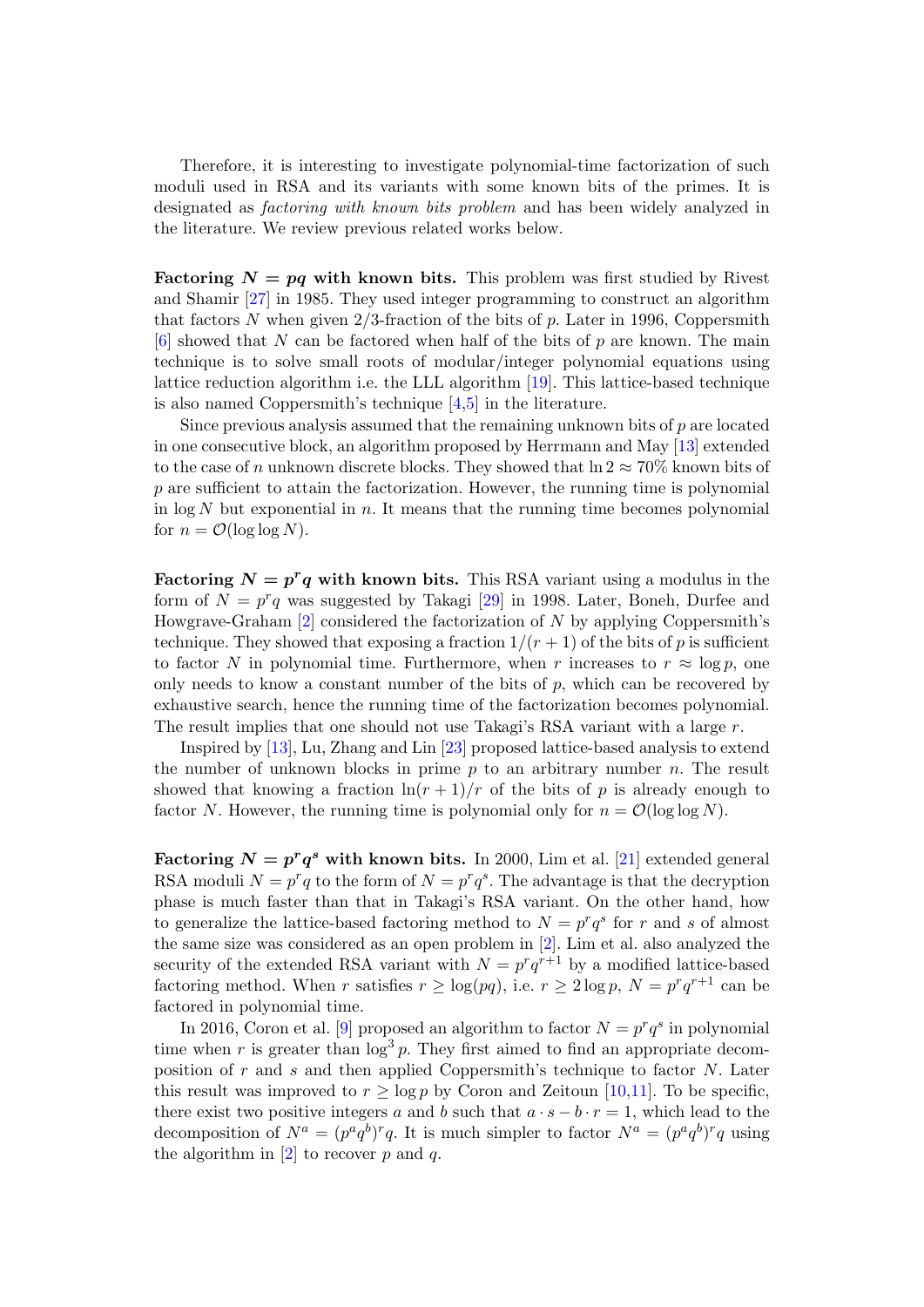Lu, Peng and Sarkar [\[22\]](#page-17-13) studied how to factor  $N = p^r q^s$  with partial known bits of p or of pq. Knowing a fraction min $\{s/(r+s), 2(r-s)/(r+s)\}\)$  of the bits of  $p$  is sufficient to factor  $N$  in polynomial time. The attack then was generalized to the case of  $n$  unknown blocks for an arbitrary number  $n$  similar to that mentioned above.

Factoring  $N = \prod_{i=1}^{r} p_i$  with known bits. This variant modifies modulus N to be  $p_1p_2\cdots p_r$  for  $r\geq 3$ . It was patented by Compaq [\[3\]](#page-16-4), using a modulus in the form of  $N = p_1p_2p_3$ . The advantage is the efficiency when using Chinese Remainder Theorem in its decryption phase. The asymptotic speedup over standard RSA is approximately  $r^2/4$ . Moreover, small private exponent attack and partial key exposure attack are less effective as  $r$  increases. On the other hand,  $r$  should not be extremely large because of Elliptic Curve Method (ECM) [\[20\]](#page-17-14).

Hinek [\[14\]](#page-17-15) studied its related factoring problem and presented the following attack by directly applying the lattice-based factoring method proposed in [\[2\]](#page-16-3). For any  $s \in [2, r]$ , given a modulus N, along with  $r - s$  known primes of all r many prime factors, a fraction  $(s-1)/s$  of the bits of one remaining unknown prime, a fraction  $(s-2)/(s-1)$  of the bits of another one remaining unknown prime, ..., and 1/2 of the bits of one of the last two remaining unknown primes, then  $N$  can be factored in time polynomial in r and  $\log N$ . Besides, factoring  $N = p_1p_2\cdots p_r$  with small prime difference, which can be viewed as knowing some MSBs of the primes, has been studied in [\[30,](#page-18-0)[31\]](#page-18-1).

#### 1.2 Our Contributions

In this paper, we revisit the factoring with known bits problem by solving several distinct equations with the help of lattice-based technique. Instead of solving modular equations (or the *modular method* for short), we handle the problem by solving integer equations (or the integer method for short). Previous factoring attacks on general RSA moduli with known bits other than Coppersmith's original work [\[4\]](#page-16-1) are based on the modular method. Thus, we further exploit the power of the integer method to present a unifying condition on factoring  $N = p^r q^s$  with known bits. We want to point out that optimizing the solution to above factoring with known bits problem on general RSA moduli is mainly of theoretical interest.

The subsequent analysis restricts our attack scenario when given some MSBs in each prime leaving behind one consecutive unknown block. Though the description of our attack scenario is uncomplicated, we have many integer equations to solve in different cases. Without loss of generality, we have the following reasonable assumptions on the integer exponents r and s to simplify our analysis.

- They are known, otherwise we can recover them by exhaustive search in time  $\mathcal{O}(\log^2 N)$ .
- We have  $1 \leq s \leq r \ll \log p$ , otherwise we can exchange p and q.
- gcd(r, s) = 1, otherwise we can factor  $N' = p^{r'}q^{s'}$  for  $r' = \frac{r}{\text{gcd}}$  $\frac{r}{\gcd(r,s)}$  and  $s' = \frac{s}{\gcd(r)}$  $rac{s}{\gcd(r,s)}$ .

More precisely, we aim to factor  $N = p^r q^s$  for  $r \geq s \geq 1$  with some known MSBs namely  $P$  and  $Q$  respectively, where  $r$  and  $s$  are two known coprime integers. The LSBs case is skipped since it is similar to the MSBs case. Previous factoring attacks [\[2,](#page-16-3)[9](#page-17-10)[,13](#page-17-6)[,22](#page-17-13)[,23\]](#page-17-8) on general RSA moduli with known bits except Coppersmith's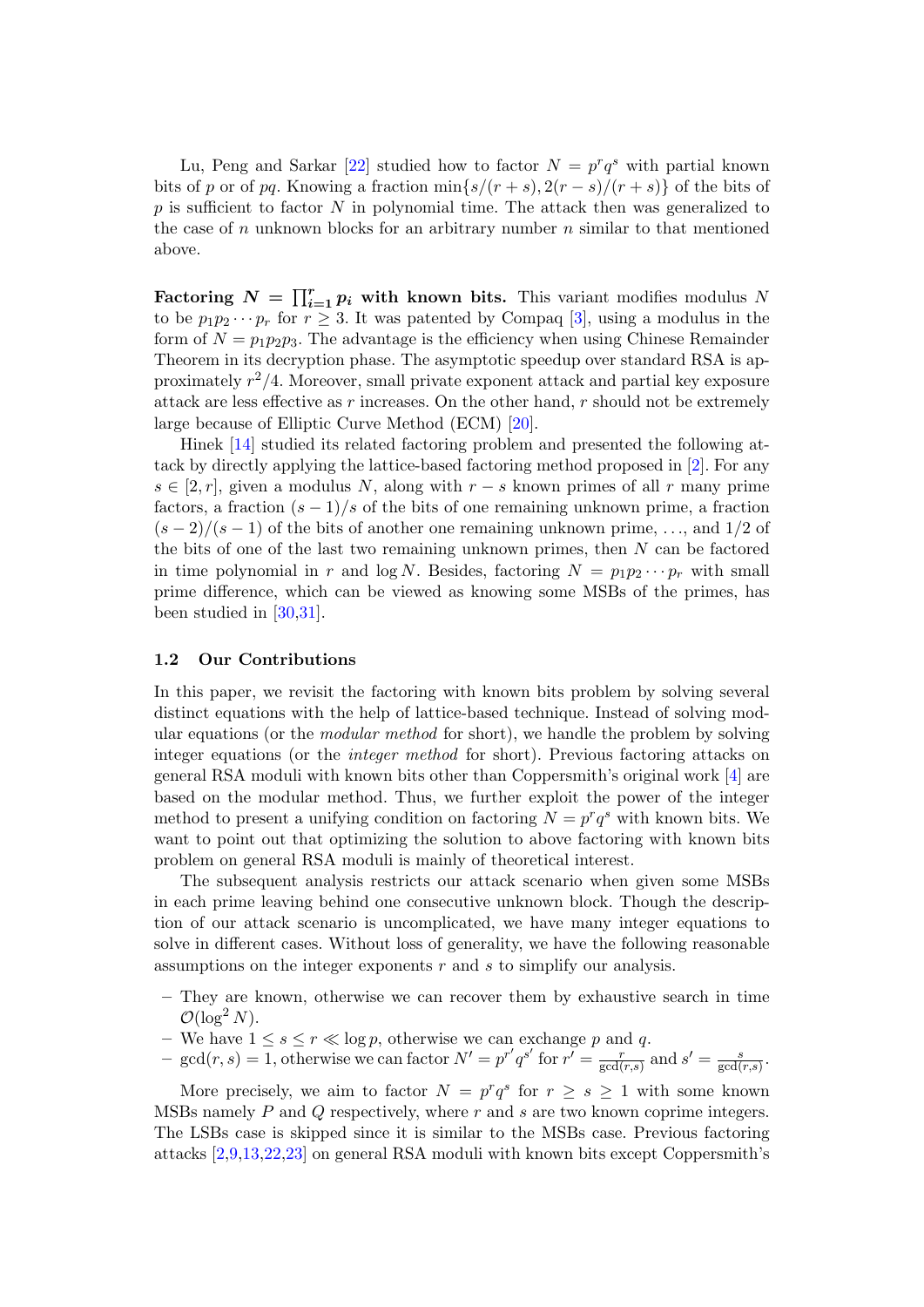original work [\[4\]](#page-16-1) are based on the modular method. The difference is that distinct solvable equations are used in two methods. When performing factoring attacks on  $N = pq$  with P and Q, the modular method aims to solve  $P + x = 0 \pmod{p}$  while  $(P+x)(Q+y) - N = 0$  is considered in the integer method.

Firstly, we show that all the previous results can be obtained through the integer method. In fact, the modular method is preferable when  $s$  is small (down to 1) and s is large (up to  $r - 1$ ) because of the efficiency. Secondly, we observe that the least amount of known MSBs to factor  $N$  depends on the relation of  $r$  and  $s$ . To be specific, we identify some particular  $(r, s)$  pairs for s is medium (e.g.  $s = \frac{r+1}{2}$ )  $rac{+1}{2}$  for odd integers  $r$ ) while the integer method surpasses the modular method.

In other words, our results can be seen as an extension of Coppersmith's work [\[4\]](#page-16-1) via the integer method, as well as a refinement of previous solutions to the factoring with known bits problem. With respect to solvable integer equations, we provide the concrete choices for several RSA moduli with  $1 \leq r, s \leq 7$  in Table [1.](#page-3-0) A direct

| Solvable Integer Equations | Applicable RSA Moduli                                            |
|----------------------------|------------------------------------------------------------------|
| $(P+x)^{r}y-N=0$           | $pq, p^2q, p^3q, p^4q, p^5q, p^5q^2, p^6q, p^7q, p^7q^2, p^7q^3$ |
| $(P+x)^r(Q+y)^s - N = 0$   | $p^3q^2$ , $p^5q^3$ , $p^7q^4$                                   |
| $(PQ+x)^{s}y-N=0$          | $p^4q^3$ , $p^5q^4$ , $p^6q^5$ , $p^7q^5$ , $p^7q^6$             |

<span id="page-3-0"></span>Table 1. The choices of solvable integer equations for several RSA moduli

application of our results is to factor RSA moduli in the forms of  $p^{r+1}q^r$ ,  $p^{r+1}q^{r-1}$ and  $p^{r+2}q^{r-2}$  with known bits. Such RSA moduli were suggested by Lim et al. [\[21\]](#page-17-9) considering optimal efficiency for a roughly fixed sum of the exponents. It is clear that  $p^3q^2$  and  $p^5q^3$  are more vulnerable to the integer method.

We provide a unifying condition on the desired amount of the prime leakage. Informally speaking, knowing a fraction

$$
\min\left\{\frac{s}{r+s},\ \frac{\sqrt{rs}}{r+s-1+\sqrt{rs}},\ \frac{2(r-s)}{r+s}\right\}
$$

of the bits of p is sufficient to factor  $N = p^r q^s$  for coprime integers  $r > s$  in polynomial time. Our asymptotic improvement and previous analytic results are showed in Figure [1.](#page-4-0) The concrete results with respect to different attack scenarios are showed in Table [2.](#page-3-1) More comparison and discussion of the integer and modular

Table 2. The desired fractions of known bits with respect to relevant solvable integer equations

<span id="page-3-1"></span>

| The Fractions of Known Bits   | Solvable Integer Equations | Restrictions              |
|-------------------------------|----------------------------|---------------------------|
| $s/(r+s)$                     | $(P+x)^{r}y-N=0$           | $1 \leq s \leq r$         |
| $\sqrt{rs}/(r+s-1+\sqrt{rs})$ | $(P+x)^r(Q+y)^s - N = 0$   | $1 \leq s \leq r$         |
| $2(r-s)/(r+s)$                | $(PQ + x)^{s}y - N = 0$    | $1 \leq s \leq r \leq 3s$ |

methods are depicted in detail in Sect. [4.](#page-14-0)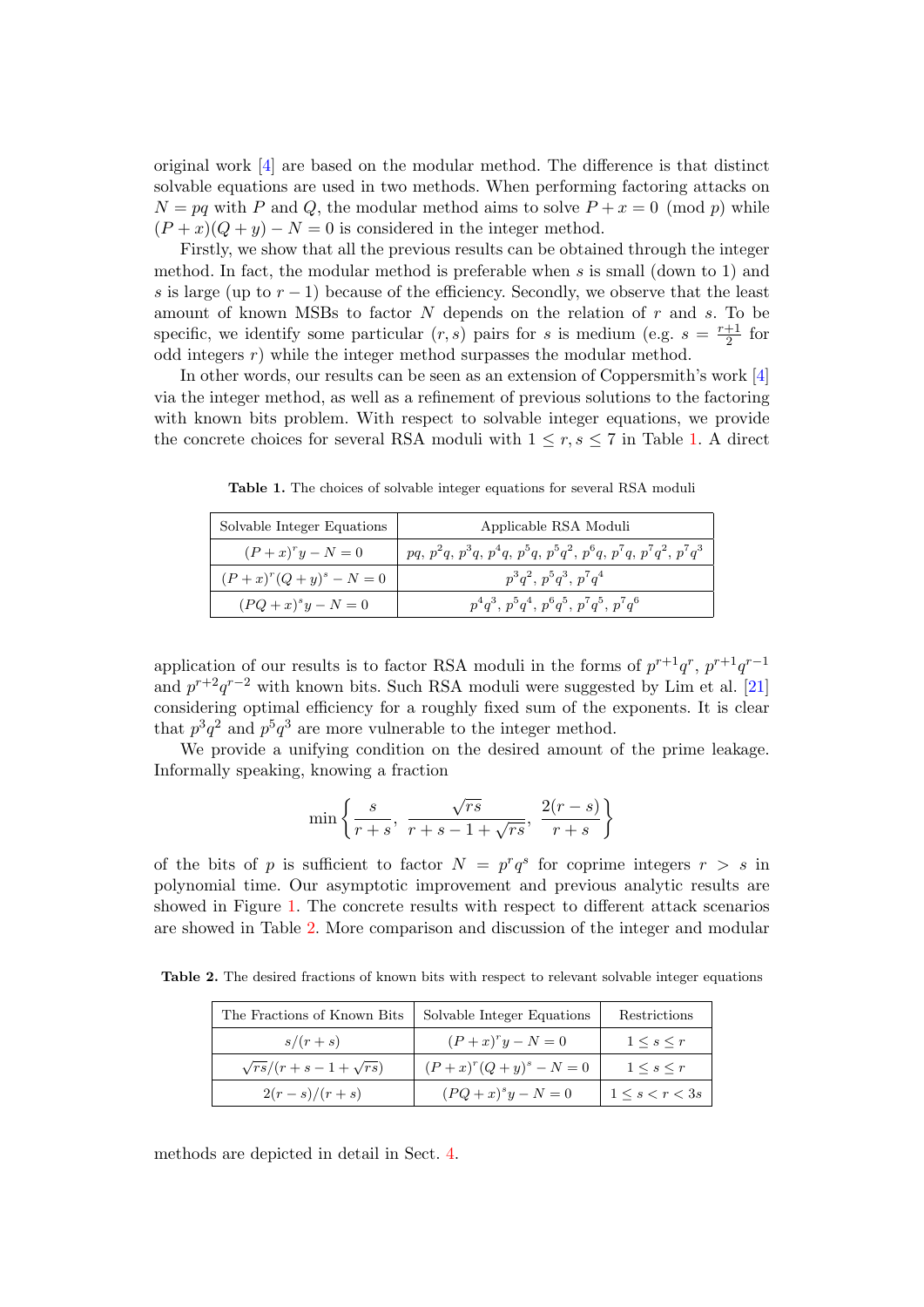

<span id="page-4-0"></span>Fig. 1. The horizontal and vertical axes denote the ratio  $s/r$  and requisite fraction of known bits, respectively. The grey area indicates known attack results that are bounded by previous analysis  $\min\{s/(r+s), 2(r-s)/(r+s)\}\.$  The yellow area shows our improvement that is vulnerable to the integer method, which finally leads to a unifying solution to the factoring with known bits problem on general RSA moduli.

## 1.3 Organization

The rest of this paper is organized as follows. In Sect. [2,](#page-4-1) we review some basic definitions and a useful theorem employed in the integer method. We develop two parameterized theorems for the factoring with known bits problem on general RSA moduli. In Sect. [3,](#page-8-0) we propose several attacks when using known MSBs in both primes (i.e.  $P$  and  $Q$ ) or only one prime (i.e.  $P$  or  $Q$ ). In Sect. [4,](#page-14-0) we compare known results and ours in detail to obtain a unifying condition. We conclude the paper in Sect. [5.](#page-16-5)

# <span id="page-4-1"></span>2 Preliminaries

In this section, we first review several basic definitions of the integer method and then state a crucial theorem. After that, we propose two theorems for solving specific integer polynomials in our attack scenario. We note that the detailed lattice conception is not mentioned in order to simplify the analysis in this paper. More information can be found in  $[6,15,16,25,26]$  $[6,15,16,25,26]$  $[6,15,16,25,26]$  $[6,15,16,25,26]$  $[6,15,16,25,26]$ . The integer method stemmed from Coppersmith's work  $[4]$  and was later studied by  $[1,7,8,16]$  $[1,7,8,16]$  $[1,7,8,16]$  $[1,7,8,16]$ .

We start with a set  $M$  of monomials in the variables  $x$  and  $y$ . A polynomial  $f(x, y)$  is defined over M or is called a polynomial over M iff  $f(x, y)$  can be written as

$$
f(x,y) = \sum_{x^i y^j \in M} c_{ij} x^i y^j
$$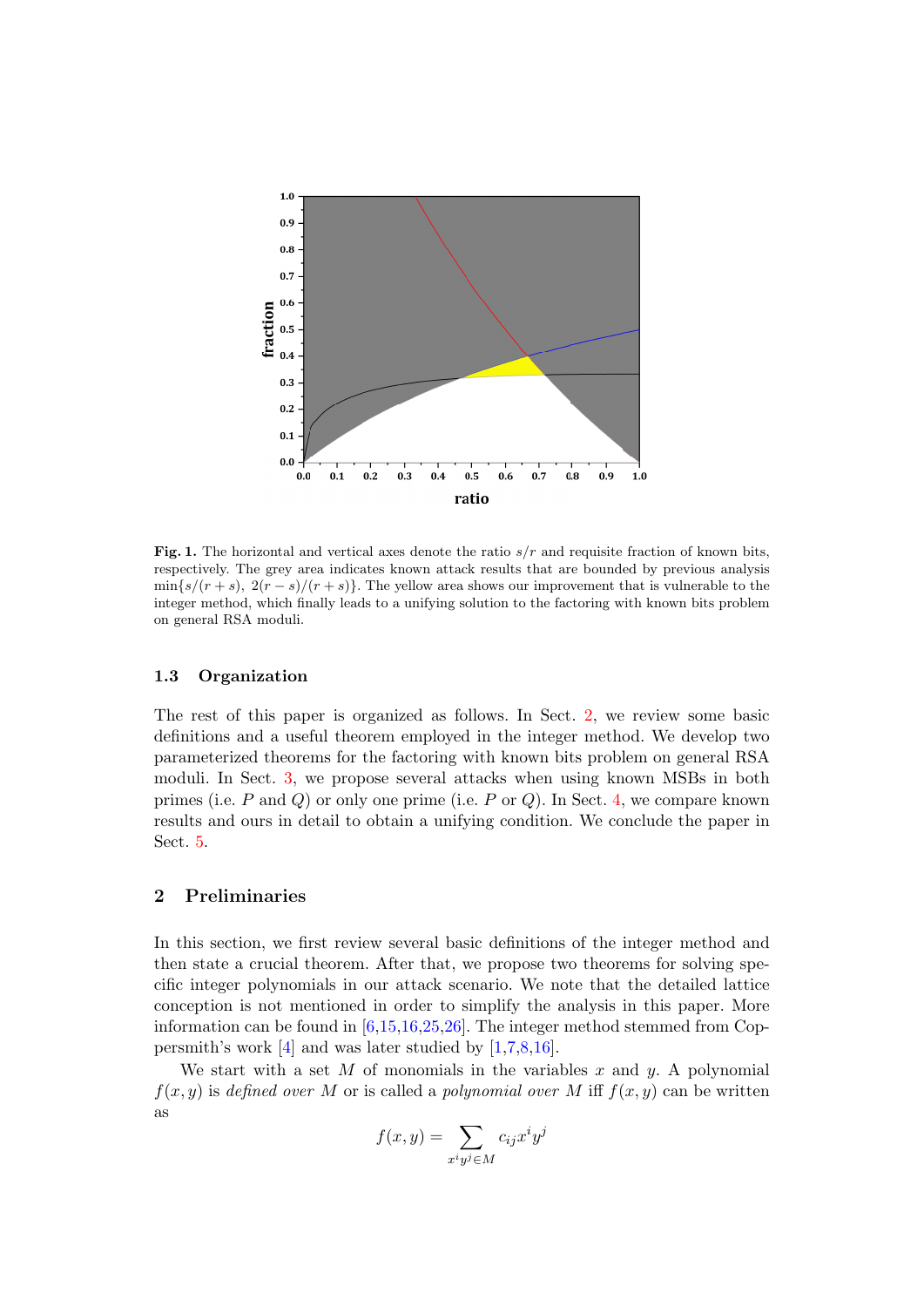for  $c_{ij} \in \mathbb{Z}$ . An integer polynomial  $f(x, y) \in \mathbb{Z}[x, y]$  is called *irreducible* if  $f(x, y) =$  $g(x, y) \cdot h(x, y)$  with  $g(x, y), h(x, y) \in \mathbb{Z}[x, y]$  implies that we have either  $g(x, y) = \pm 1$ or  $h(x, y) = \pm 1$ . Additionally, the *greatest common divisor* of all coefficients of an irreducible polynomial must be 1.

More generally, there exists an index set (or a point set) in the Euclidean plane  $\mathbb{R}^2$  for any set M of monomials in two variables x and y. The *index set* for M is defined as

$$
\mathcal{I}_M := \{ (i,j) \in \mathbb{N}^2 : x^i y^j \in M \}.
$$

The convex hull of the index set  $\mathcal{I}_M$  is defined as  $\text{conv}\{(i,j)\in\mathbb{N}^2 : x^i y^j \in M\}.$ Furthermore, we define a *convex set*  $N(g)$  in the Euclidean plane for a polynomial  $g(x, y) = \sum c_{ij} x^i y^j$  with  $c_{ij} \in \mathbb{R}$  as

$$
N(g) := \text{conv}\{(i, j) \in \mathbb{N}^2 : c_{ij} \neq 0\},\
$$

which is also called the *Newton polygon* of  $g(x, y)$ .

It is important to identify the Newton polygon of an integer polynomial as well as its polynomial norm when we try to solve bivariate integer polynomials. The definition of the polynomial norm is given. Let  $f(x,y) = \sum c_{ij} x^i y^j \in \mathbb{Z}[x,y]$  be an integer polynomial. The  $l_p\text{-}norm$  of  $f(x, y)$  is defined as

$$
|| f(x, y) ||_p = \left( \sum |c_{ij}|^p \right)^{1/p}.
$$

The  $l_{\infty}$ -norm is involved in the literature of handling integer polynomials such as [\[1,](#page-16-6)[7](#page-16-7)[,8\]](#page-16-8), We point out that it can be directly deduced from above definition as

<span id="page-5-0"></span>
$$
||f(x,y)||_{\infty} = \max\{|c_{ij}|\}
$$

for  $f(x,y) = \sum c_{ij} x^i y^j$ . We provide the following definition to guarantee that one can extract the roots of a given bivariate integer polynomial.

**Definition 1.** Let  $f(x, y)$  be a bivariate integer polynomial and S, M be two finite non-empty monomial sets in the variables x and y. The sets  $S, M$  are called admissible for  $f(x, y)$  iff

- 1. For every monomial  $\alpha \in S$ , the polynomial  $\alpha \cdot f(x, y)$  is defined over M.
- 2. For every polynomial  $g(x, y)$  defined over M, if  $g(x, y) = h(x, y) \cdot f(x, y)$  for some polynomial  $h(x, y)$ , then  $h(x, y)$  is defined over S.

Before we show how to generate monomial sets  $S$  and  $M$  under the constraint that S, M are admissible for  $f(x, y)$ , we give the definition of Minkowski sum of two index sets. Let  $\mathcal{I}_A$  and  $\mathcal{I}_B$  be two index sets. The *Minkowski sum*  $\mathcal{I}_A + \mathcal{I}_B$  is defined as

<span id="page-5-1"></span>
$$
\mathcal{I}_A + \mathcal{I}_B = \{ (a_1, a_2) + (b_1, b_2) : (a_1, a_2) \in \mathcal{I}_A, (b_1, b_2) \in \mathcal{I}_B \}.
$$

For a certain integer polynomial  $f(x, y)$  and a chosen S, there is a natural choice for M in order to guarantee the first property in Definition [1.](#page-5-0) That is, we choose  $M$ such that  $\mathcal{I}_M = N(f) + \mathcal{I}_S$ . Actually, this choice will usually lead to monomial sets S and M that also satisfy the second property, i.e. S, M are admissible for  $f(x, y)$ , which can be summarized in the following lemmas.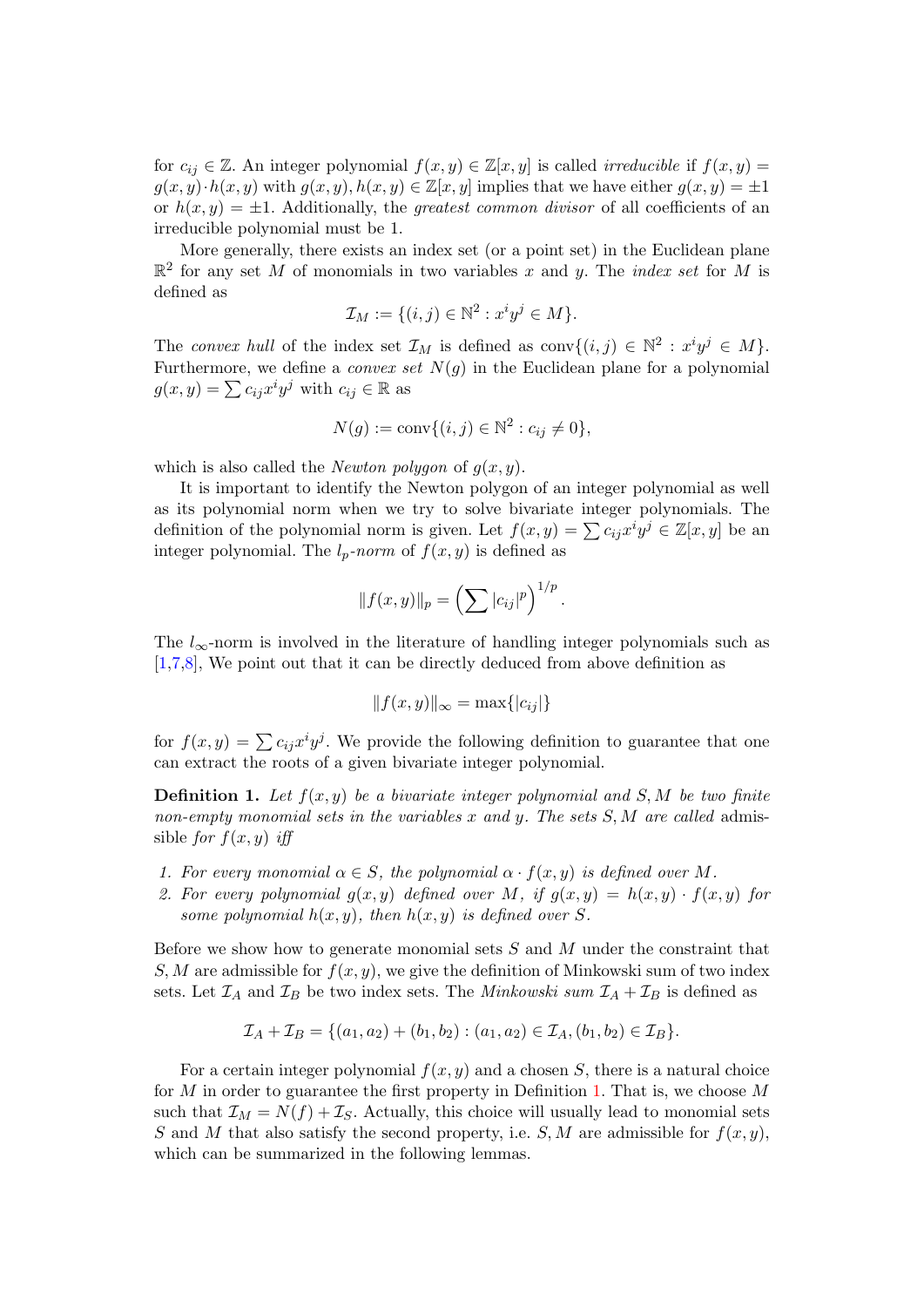**Lemma 1.** Assume that the Newton polygon  $N(f)$  of polynomial  $f(x, y)$  is  $\{(i, j) \in$  $\mathbb{N}^2: 0 \leq i \leq a, 0 \leq j \leq b$  for positive integers a and b. Then we use monomial sets S and M that correspond to two respective index sets

$$
\mathcal{I}_S = \{(i, j) \in \mathbb{N}^2 : 0 \le i \le \gamma k, 0 \le j \le k\},\
$$
  

$$
\mathcal{I}_M = \{(i, j) \in \mathbb{N}^2 : 0 \le i \le \gamma k + a, 0 \le j \le k + b\},\
$$

where  $k \in \mathbb{N}$  controls the size of low order error terms and  $\gamma > 0$  optimizes the final condition. This construction lead to admissible sets S and M for  $f(x, y)$ .

<span id="page-6-1"></span>**Lemma 2.** Assume that the Newton polygon  $N(f)$  of polynomial  $f(x, y)$  is  $\{(i, j) \in$  $\mathbb{N}^2: 0 \leq i \leq \frac{c}{d}$  $\frac{c}{d}j, 0 \leq j \leq d\}$  for positive integers c and d. Then we use monomial sets S and M that correspond to two respective index sets

$$
\mathcal{I}_S = \{ (i, j) \in \mathbb{N}^2 : 0 \le i \le \gamma k, 0 \le j \le k \}
$$
  

$$
\cup \{ (\gamma k + i, j) \in \mathbb{N}^2 : 0 \le i \le \frac{c}{d} j, 0 \le j \le k \},
$$
  

$$
\mathcal{I}_M = \{ (i, j) \in \mathbb{N}^2 : 0 \le i \le \gamma k, 0 \le j \le k + d \}
$$
  

$$
\cup \{ (\gamma k + i, j) \in \mathbb{N}^2 : 0 \le i \le \frac{c}{d} j, 0 \le j \le k + d \},
$$

where  $k \in \mathbb{N}$  controls the size of low order error terms and  $\gamma > 0$  optimizes the final condition. This construction lead to admissible sets S and M for  $f(x, y)$ .

See  $[1, \text{ Lemma 7}]$  $[1, \text{ Lemma 7}]$  for the proofs. Now we state Blömer-May theorem from  $[1]$  for finding the roots of bivariate integer polynomials.

**Theorem 1.** Let  $f(x, y) \in \mathbb{Z}[x, y]$  be an irreducible integer polynomial in two variables x and y with degree at most  $d_x, d_y \geq 1$ , respectively. Let  $X, Y \in \mathbb{N}$  be the upper bounds on roots  $(x', y')$  and set  $W := ||f(xX, yY)||_{\infty}$ . Furthermore let S, M such that  $S \subseteq M$ , be two admissible monomial sets for  $f(x, y)$ . Set

$$
s := |S|, \quad m := |M|, \quad s_x := \sum_{x^i y^j \in M \setminus S} i, \quad s_y := \sum_{x^i y^j \in M \setminus S} j.
$$

All pairs  $(x', y') \in \mathbb{Z}^2$  satisfying

<span id="page-6-0"></span>
$$
f(x', y') = 0 \text{ with } |x'| \le X, |y'| \le Y
$$

can be found in time polynomial in m,  $d_x$ ,  $d_y$  and  $\log W$  provided

<span id="page-6-2"></span>
$$
X^{s_x}Y^{s_y} < W^s
$$

assuming that  $(m - s)^2 = \mathcal{O}(s d_x d_y)$  is satisfied.

In order to provide a concise condition, we omit low order terms since the running time increases only by a constant factor. One may refer to [\[1,](#page-16-6) Section 5] for the lattice-based proof.

However, Theorem [1](#page-6-0) cannot be directly applied to the factoring with known bits problem on general RSA moduli  $p^r q^s$ . We embody Blömer-May theorem in our theorems to solve two specific integer polynomials.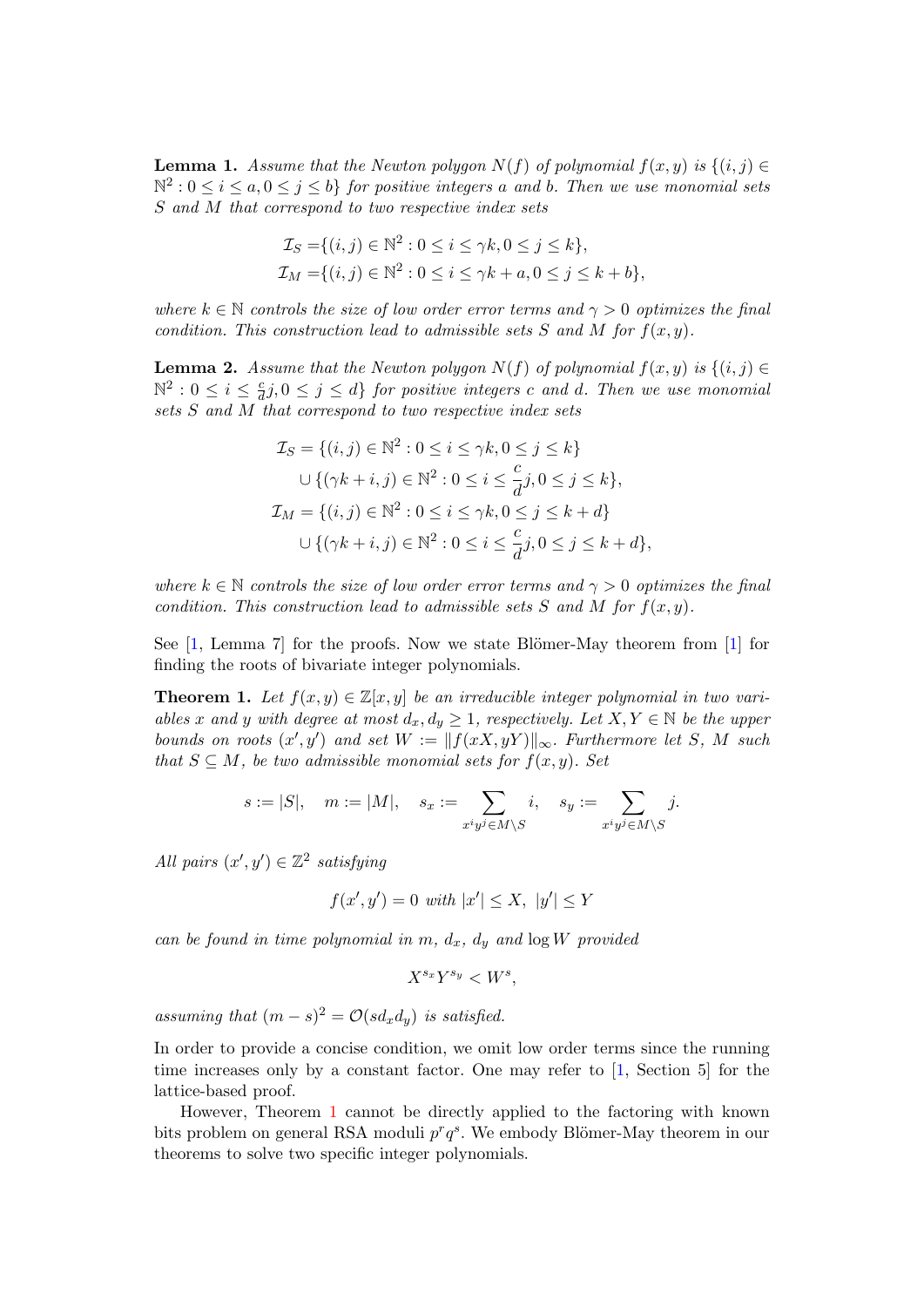**Theorem 2.** Given  $f(x,y) = (x + \tilde{x})^a (y + \tilde{y})^b - N$  for two positive integers a, b with a known composite integer N and two approximations  $\tilde{x}, \tilde{y}$ . Let  $X, Y \in \mathbb{N}$  be the upper bounds on roots  $(x', y')$  and set  $W := ||f(xX, yY)||_{\infty}$ . All roots  $(x', y') \in \mathbb{Z}^2$ satisfying  $f(x', y') = 0$  with  $|x'| \leq X$ ,  $|y'| \leq Y$  can be found in time polynomial in  $\log W$  if

$$
X^{b\gamma^2+2a\gamma}Y^{2b\gamma+a} < W^{2\gamma}
$$

for an optimizing parameter  $\gamma > 0$ .

*Proof.* Note that polynomial  $f(x, y)$  is an irreducible polynomial, whose Newton polygon  $N(f)$  is

$$
\{(i,j) \in \mathbb{N}^2 : 0 \le i \le a, 0 \le j \le b\}.
$$

We can construct two admissible sets S and M such that  $S \subseteq M$  according to Lemma [1,](#page-5-1)

$$
S = \{x^i y^j : 0 \le i \le \gamma k, 0 \le j \le k\},\newline M = \{x^i y^j : 0 \le i \le \gamma k + a, 0 \le j \le k + b\},\newline
$$

where  $k \in \mathbb{N}$  and  $\gamma > 0$  is an optimizing parameter. Furthermore, we calculate s, m,  $s_x$  and  $s_y$  stated in Theorem [1](#page-6-0) as follows.

$$
s = \sum_{j=0}^{k} \sum_{i=0}^{\gamma k} 1 = \gamma k^2 + o(k^2), \quad m = \sum_{j=0}^{k+b} \sum_{i=0}^{\gamma k+a} 1 = \gamma k^2 + o(k^2),
$$
  

$$
s_x = \sum_{j=0}^{k+b} \sum_{i=0}^{\gamma k+a} i - \sum_{j=0}^{k} \sum_{i=0}^{\gamma k} i = \frac{b\gamma^2 + 2a\gamma}{2} k^2 + o(k^2),
$$
  

$$
s_y = \sum_{j=0}^{k+b} \sum_{i=0}^{\gamma k+a} j - \sum_{j=0}^{k} \sum_{i=0}^{\gamma k} j = \frac{2b\gamma + a}{2} k^2 + o(k^2).
$$

We substitute these values in  $X^{s_x}Y^{s_y} < W^s$  (omitting the lower order terms  $o(k^2)$ ) for simplicity) and obtain

$$
X^{\frac{b\gamma^2 + 2a\gamma}{2}k^2} Y^{\frac{2b\gamma + a}{2}k^2} < W^{\gamma k^2},
$$

which leads to

$$
X^{b\gamma^2+2a\gamma}Y^{2b\gamma+a} < W^{2\gamma}.
$$

Furthermore, we have  $d_x = a$  and  $d_y = b$ . The condition  $(m - s)^2 = \mathcal{O}(s d_x d_y)$  $\mathcal{O}(k^2)$  is satisfied. The time complexity is mainly dominated by log W since we have  $a, b \ll \log W$  and set  $k = \log W$ . Thus the running time is polynomial in  $\log W$ . This concludes the proof of the theorem.  $\Box$ 

<span id="page-7-0"></span>**Theorem 3.** Given  $f(x,y) = (x + \tilde{x})^c y^d - N$  for two positive integers c, d with a known composite integer N and an approximation  $\tilde{x}$ . Let  $X, Y \in \mathbb{N}$  be the upper bounds on roots  $(x', y')$  and set  $W := ||f(xX, yY)||_{\infty}$ . All roots  $(x', y') \in \mathbb{Z}^2$  satisfying  $f(x', y') = 0$  with  $|x'| \leq X$ ,  $|y'| \leq Y$  can be found in time polynomial in  $\log W$  is

$$
X^{(d\gamma+c)^2}Y^{2d(d\gamma+c)} < W^{2d\gamma+c}
$$

for an optimizing parameter  $\gamma > 0$ .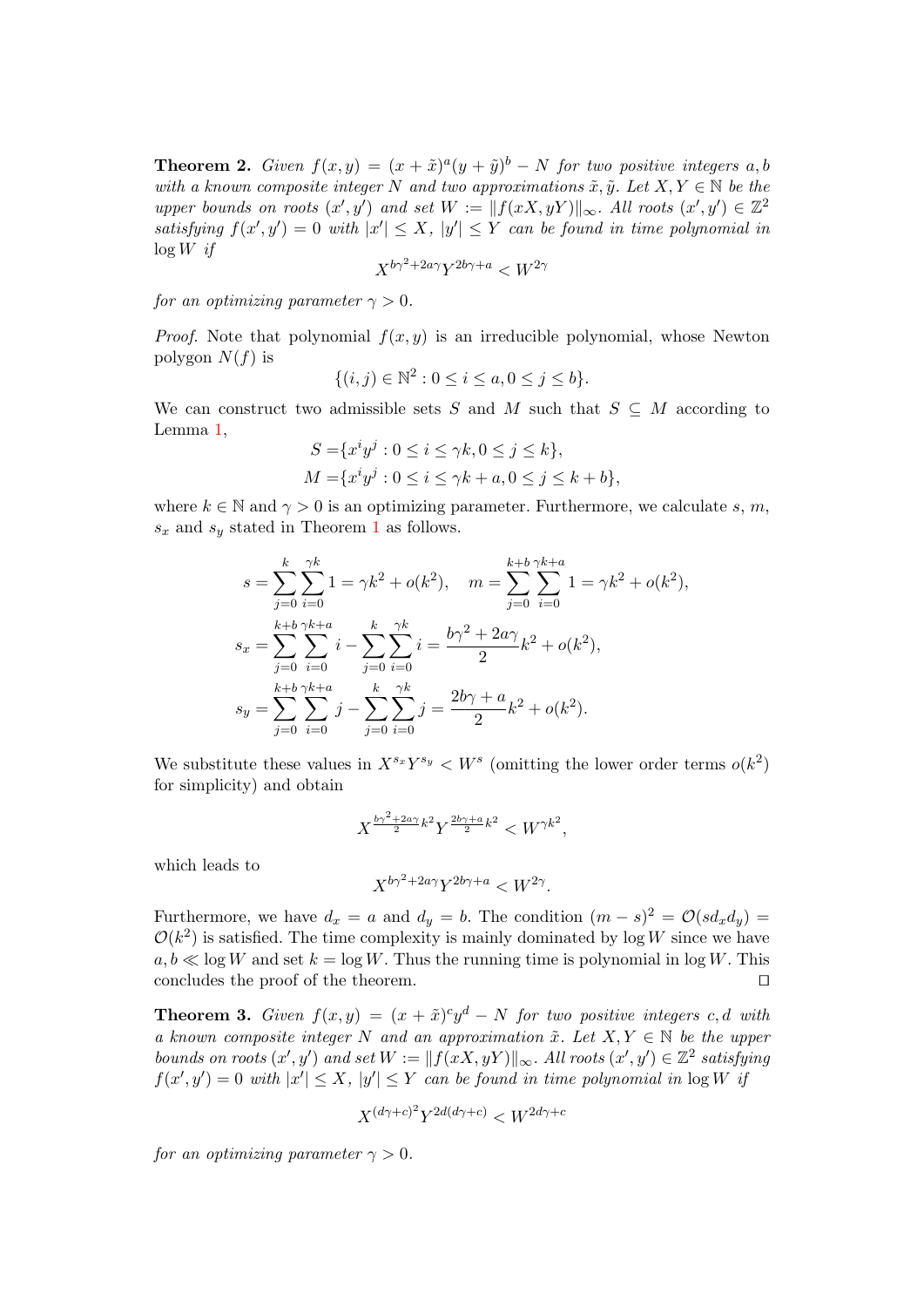*Proof.* Note that polynomial  $f(x, y)$  is an irreducible polynomial, whose Newton polygon  $N(f)$  is

$$
\{(i,j) \in \mathbb{N}^2 : 0 \le i \le \frac{c}{d}j, 0 \le j \le d\}.
$$

We can construct two admissible sets S and M such that  $S \subseteq M$  according to Lemma [2,](#page-6-1)

$$
S = \{x^i y^j : 0 \le i \le \gamma k, 0 \le j \le k\}
$$
  

$$
\cup \{x^{\gamma k + i} y^j : 0 \le i \le \frac{c}{d} j, 0 \le j \le k\},\
$$
  

$$
M = \{x^i y^j : 0 \le i \le \gamma k, 0 \le j \le k + d\}
$$
  

$$
\cup \{x^{\gamma k + i} y^j : 0 \le i \le \frac{c}{d} j, 0 \le j \le k + d\},\
$$

where  $k \in \mathbb{N}$  and  $\gamma > 0$  is an optimizing parameter. Furthermore, we calculate s, m,  $s_x$  and  $s_y$  stated in Theorem [1](#page-6-0) as follows.

$$
s = \sum_{j=0}^{k} \sum_{i=0}^{\gamma k} 1 + \sum_{j=0}^{k} \sum_{i=0}^{\frac{c}{d}j} 1 = (\gamma + \frac{c}{2d})k^2 + o(k^2),
$$
  
\n
$$
m = \sum_{j=0}^{k+d} \sum_{i=0}^{\gamma k} 1 + \sum_{j=0}^{k+d} \sum_{i=0}^{\frac{c}{d}j} 1 = (\gamma + \frac{c}{2d})k^2 + o(k^2),
$$
  
\n
$$
s_x = \sum_{j=0}^{k+d} \sum_{i=0}^{\gamma k} i + \sum_{j=0}^{k+d} \sum_{i=0}^{\frac{c}{d}j} (\gamma k + i) - \sum_{j=0}^{k} \sum_{i=0}^{\gamma k} i - \sum_{j=0}^{k} \sum_{i=0}^{\frac{c}{d}j} (\gamma k + i)
$$
  
\n
$$
= \frac{(d\gamma + c)^2}{2d} k^2 + o(k^2),
$$
  
\n
$$
s_y = \sum_{j=0}^{k+d} \sum_{i=0}^{\gamma k} j + \sum_{j=0}^{k+d} \sum_{i=0}^{\frac{c}{d}j} j - \sum_{j=0}^{k} \sum_{i=0}^{\gamma k} j - \sum_{j=0}^{k} \sum_{i=0}^{\frac{c}{d}j} j
$$
  
\n
$$
= (d\gamma + c)k^2 + o(k^2).
$$

We substitute these values in  $X^{s_x}Y^{s_y} < W^s$  and obtain

$$
X^{\frac{(d\gamma+c)^2}{2d}k^2}Y^{(d\gamma+c)k^2} < W^{(\gamma+\frac{c}{2d})k^2},
$$

which reduces to

$$
X^{(d\gamma+c)^2}Y^{2d(d\gamma+c)} < W^{2d\gamma+c}.
$$

Furthermore, we have  $d_x = c$  and  $d_y = d$ . The condition  $(m - s)^2 = \mathcal{O}(s d_x d_y)$  $\mathcal{O}(k^2)$  is satisfied. The time complexity is mainly dominated by log W since we have  $a, b \ll \log W$  and set  $k = \log W$ . Thus the running time is polynomial in  $\log W$ . This concludes the proof of the theorem.  $\Box$ 

#### <span id="page-8-0"></span>3 Factoring General RSA Moduli with Known Bits

In this section, we propose several attacks to factor  $N$  with known MSBs, namely  $P$ and Q. Let us specify the attack scenario clearly. Given  $N = p^r q^s$  with r, s and two MSBs approximations  $P, Q$ , where  $p = P + x$  and  $q = Q + y$  for unknown variables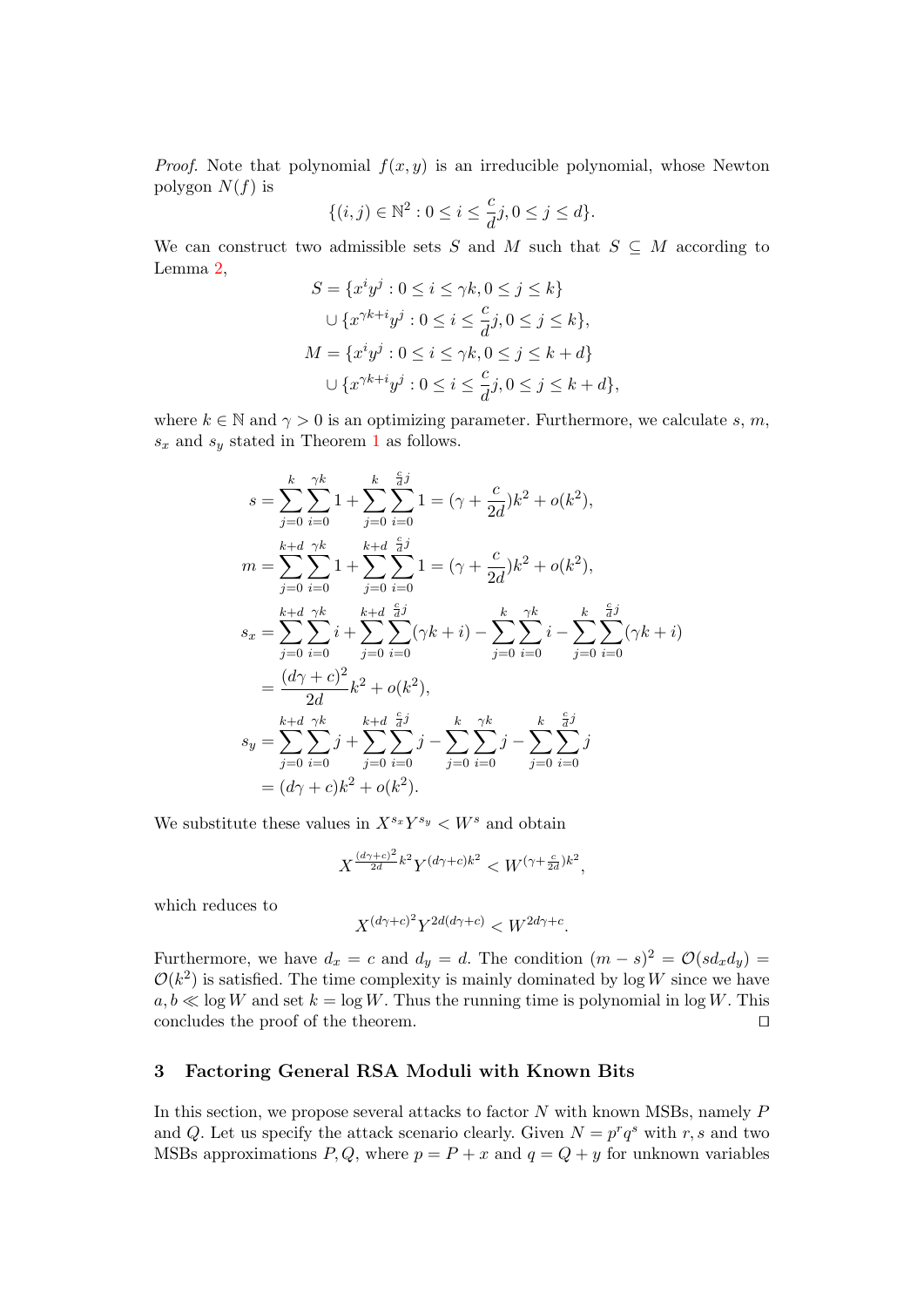x, y that can be bounded by  $X = Y = N^{\eta}$ , the goal is to efficiently recover p and  $q$  that lead to the factorization of  $N$  under the minimal sizes of  $P$  and  $Q$ . It means that the size of known MSBs of p (or q) is  $N^{1/(r+s)-\eta}$ , or equivalently  $p^{1-(r+s)\eta}$ .

We will provide the results by applying the integer method. To do so, we should derive some integer equations from above attack scenario. The suitable integer equations are divided into two parts as follows. The first part is involved with two approximations that consists of solving

$$
(P+x)^r(Q+y)^s - N = 0
$$
, and  $(PQ+x)^sy - N = 0$ .

The second part is related to only one approximation, which consists of solving

$$
(P+x)^{r}y - N = 0.
$$

Before presenting the results, we show that known MSBs in one prime can be used to compute some MSBs of the same bit-size in another prime.

**Lemma 3.** Let  $N = p^r q^s$  for  $r, s \ge 1$ , where p and q are of the same bit-size. Given an MSBs approximation P of p for  $|p - P| < N^{\eta}$ , the rounding integer Q :=  $[(N/P^r)^{\frac{1}{s}}]$  is an MSBs approximation of q and satisfies  $|q - Q| < N^{\eta}$ .

*Proof.* Because  $r, s$  are negligible compared to  $p$  and  $q$ , we can assume that  $p, q$  and P are roughly equal to  $N^{\frac{1}{r+s}}$  and thus Q is also roughly equal to  $N^{\frac{1}{r+s}}$ . In order to bound the value of  $|q - Q|$ , we first bound the value of  $|q^s - Q^s|$  since we have

$$
|q - Q| = \frac{|q^s - Q^s|}{q^{s-1} + q^{s-2}Q + \dots + qQ^{s-2} + Q^{s-1}} \approx \frac{|q^s - Q^s|}{sN^{\frac{s-1}{r+s}}}.
$$

We define  $Q := [(N/P^r)^{\frac{1}{s}}]$  and it leads to  $Q^s \approx N/P^r$ , which gives

$$
|q^s - Q^s| \approx |q^s - \frac{N}{Pr}| = \frac{q^s|P^r - p^r|}{P^r} \approx |P^r - p^r| N^{\frac{s-r}{r+s}}.
$$

Now we bound the value of  $|P^r - p^r|$ , that is

$$
|P^r - p^r| = |P - p|(P^{r-1} + P^{r-2}p + \dots + Pp^{r-2} + p^{r-1}) < rN^{\frac{r-1}{r+s} + \eta}.
$$

Combining above results (and omitting negligible  $r$  and  $s$ ), we have

$$
|q-Q|\approx \frac{|q^s-Q^s|}{N^{\frac{s-1}{r+s}}}\approx \frac{|P^r-p^r| N^{\frac{s-r}{r+s}}}{N^{\frac{s-1}{r+s}}} < \frac{N^{\frac{r-1}{r+s}+\eta} N^{\frac{s-r}{r+s}}}{N^{\frac{s-1}{r+s}}}=N^{\eta},
$$

which terminates the proof.  $\Box$ 

In the following attacks, we mention the known leakage that always refers to the MSBs approximation P and this implies we know both P and Q from N,  $r$  and  $s$ .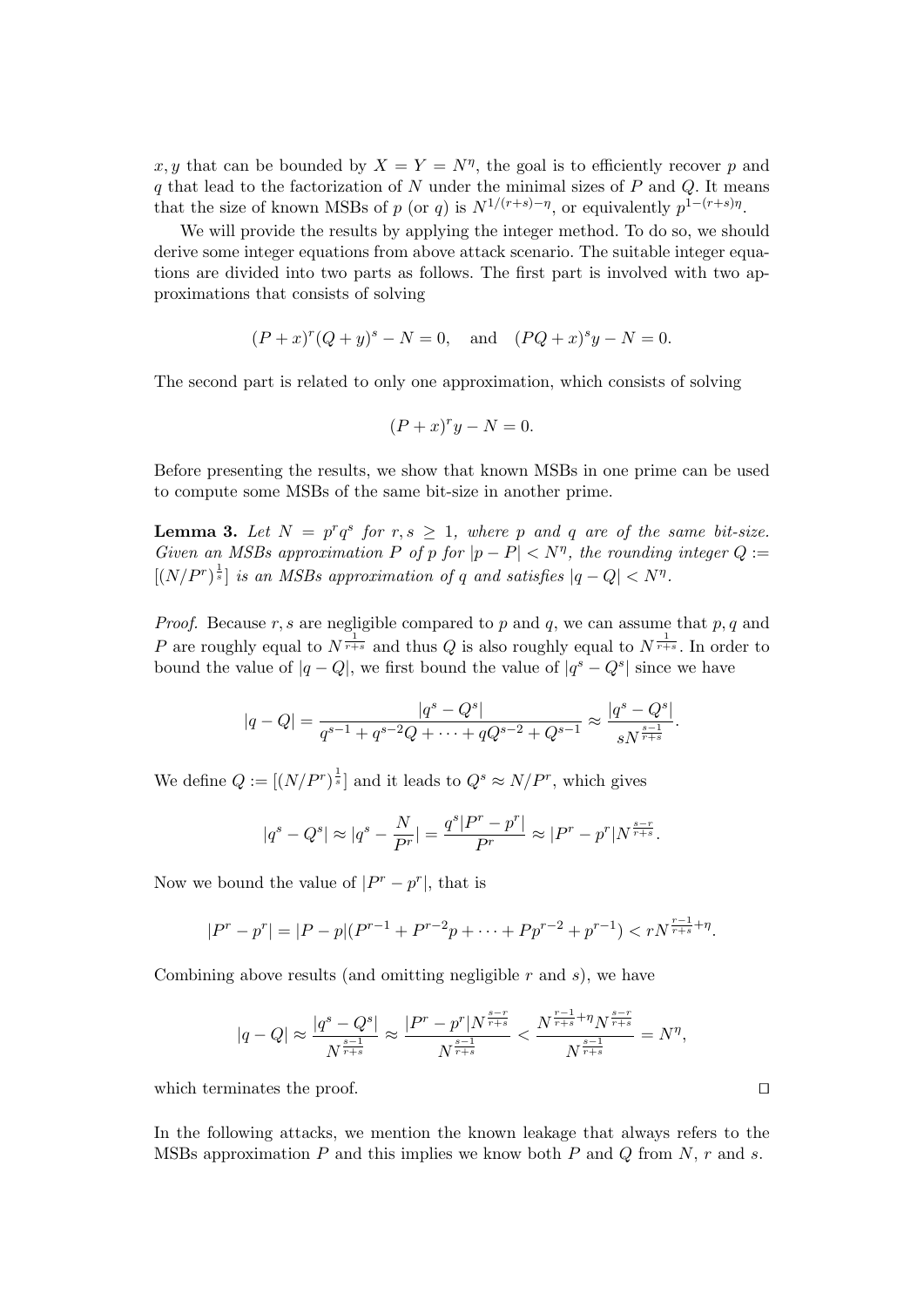#### <span id="page-10-1"></span>3.1 Using Two Approximations

We present the results in theorems derived from solving bivariate integer equations. More concretely, we try to solve

$$
(P+x)^r(Q+y)^s - N = 0
$$
 and  $(PQ+x)^sy - N = 0$ 

to obtain the solution to the factoring with known bits problem. It is a straightforward option to solve

$$
(P+x)^r (Q+y)^s - N = 0,
$$

which is based on the observation that we can directly put  $p = P + x$  and  $q = Q + y$ into  $N = p^r q^s$ . Our result is stated below.

**Theorem 4.** Let  $N = p^r q^s$  for  $r \geq s \geq 1$ , where p and q are of the same bit-size. Suppose that a fraction √

<span id="page-10-0"></span>
$$
\frac{\sqrt{rs}}{r+s-1+\sqrt{rs}}
$$

of the bits of p are known, then we can factor N in time polynomial in  $\log N$ .

Proof. Let

$$
f(x,y) = (P+x)^r (Q+y)^s - N
$$

and we apply Theorem [2](#page-6-2) with  $\tilde{x} = P$ ,  $\tilde{y} = Q$ ,  $a = r$  and  $b = s$  to obtain

$$
X^{s\gamma^2+2r\gamma}Y^{2s\gamma+r} < W^{2\gamma}.
$$

We need to figure out the value of W since we know  $X = Y = N^{\eta}$  and  $P \approx Q \approx$  $N^{\frac{1}{r+s}}$ . Since  $r, s \ll \log p$ , the binomial coefficients can not exceed P, Q and we have

$$
W = ||f(xX, yY)||_{\infty} = \max\{|P^{r-1}XQ^{s}|, |P^{r}Q^{s-1}Y|, |P^{r}Q^{s} - N|\} = N^{\frac{r+s-1}{r+s} + \eta}.
$$

Considering the exponents in the condition, it leads to

$$
\eta(s\gamma^2 + 2r\gamma + 2s\gamma + r) < 2\gamma\left(\frac{r+s-1}{r+s} + \eta\right),
$$

which further reduces to

$$
\eta < \frac{2(r+s-1)\gamma}{(r+s)(s\gamma^2 + 2(r+s-1)\gamma + r)}.
$$

We set  $\gamma = \sqrt{r/s}$  to make the right side reach its maximum and then obtain

$$
\eta < \frac{r+s-1}{(r+s)(r+s-1+\sqrt{rs})}.
$$

A fraction  $1 - (r + s)\eta$  is required to recover p and q, so it implies that we require at least a fraction √

$$
\frac{\sqrt{rs}}{r+s-1+\sqrt{rs}}
$$

of the bits of p and q. The running time is polynomial in  $log W$ , and it is also polynomial in  $\log N$ .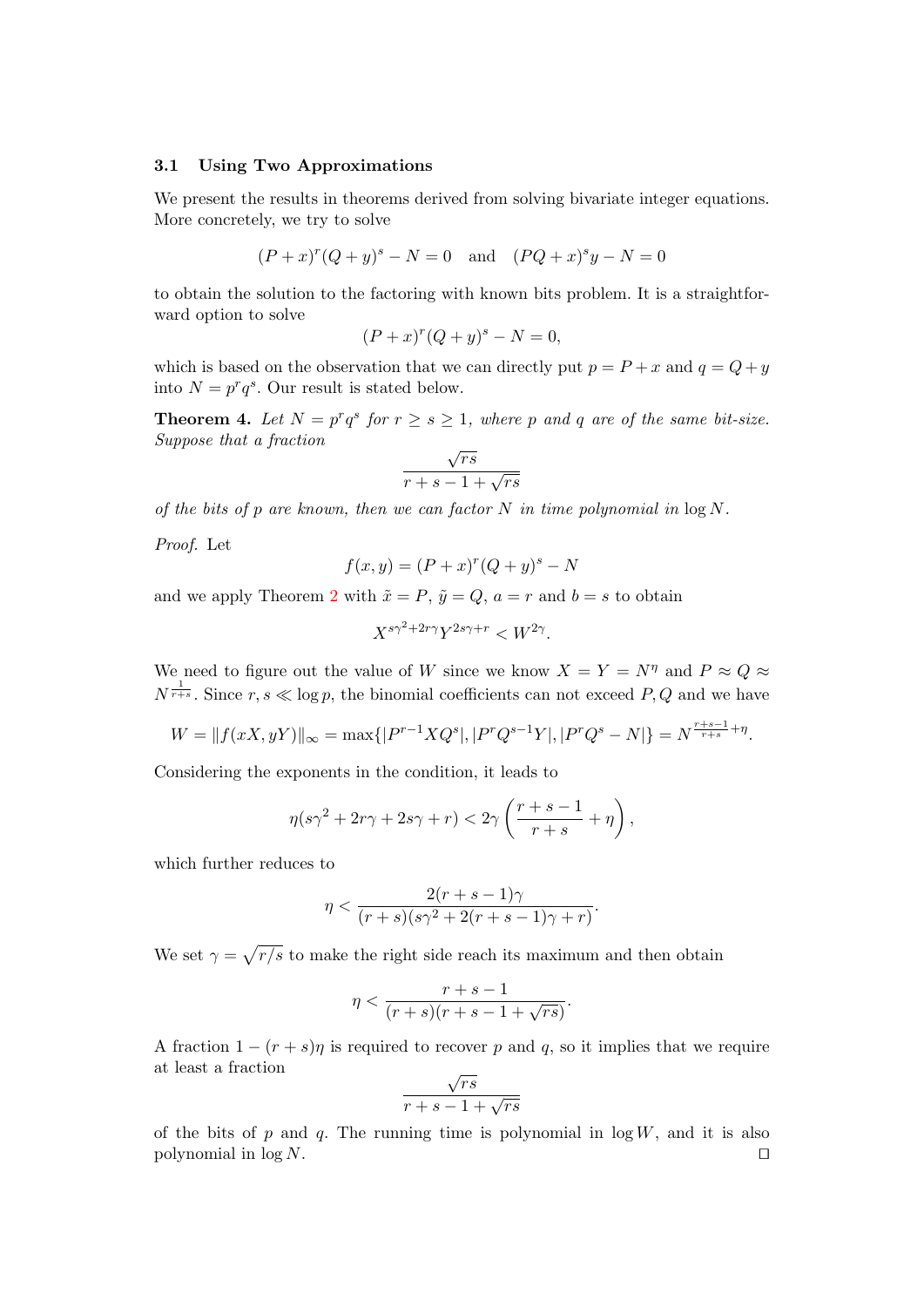In fact, we have a new integer equation

$$
(PQ + x)^s y - N = 0
$$

from the observation

$$
(P+x)^{r}(Q+y)^{s} = ((P+x)(Q+y))^{s}p^{r-s} = (PQ+Qx+Py+xy)^{s}p^{r-s} = N.
$$

<span id="page-11-0"></span>Thus, we can apply Theorem [3](#page-7-0) for this bivariate integer equation and the result is stated below.

**Theorem 5.** Let  $N = p^r q^s$  for  $1 \leq s < r < 3s$ , where p and q are of the same bit-size. Suppose that a fraction

$$
\frac{2(r-s)}{r+s}
$$

of the bits of p are known, then we can factor  $N$  in time polynomial in  $\log N$ .

Proof. Let

$$
f(x, y) = (PQ + x)^s y - N
$$

and we apply Theorem [3](#page-7-0) with  $\tilde{x} = PQ$ ,  $c = s$  and  $d = 1$ , we have

$$
X^{(\gamma+s)^2}Y^{2(\gamma+s)} < W^{2\gamma+s}.
$$

We figure out the values of X, Y that are  $X = N^{\frac{1}{r+s} + \eta}$  and  $Y = p^{r-s} = N^{\frac{r-s}{r+s}}$ . The value of  $W$  is

$$
W = ||f(xX, yY)||_{\infty} = \max\{|(PQ)^sY|, |N|\} = N.
$$

From the condition, we have

$$
(\gamma + s)^2 \left(\frac{1}{r+s} + \eta\right) + \frac{2(r-s)}{r+s}(\gamma + s) < 2\gamma + s,
$$

which reduces to

$$
\eta < \frac{-\gamma^2 + 2s\gamma + 2s^2 - rs}{(r+s)(\gamma + s)^2}.
$$

We set  $\gamma = (r - s)/2$  to make the right side reach its maximum and then obtain

$$
\eta < \frac{3s - r}{(r + s)^2}.
$$

We must have  $s < r < 3s$  since  $\gamma, \eta > 0$ . The solution of y is enough to compute p, so a fraction at least

$$
1 - (r + s) \frac{3s - r}{(r + s)^2} = \frac{2(r - s)}{r + s}
$$

of the bits of p is required to recover p and then factor N. The running time is polynomial in  $\log W$ , and thus is polynomial in  $\log N$ .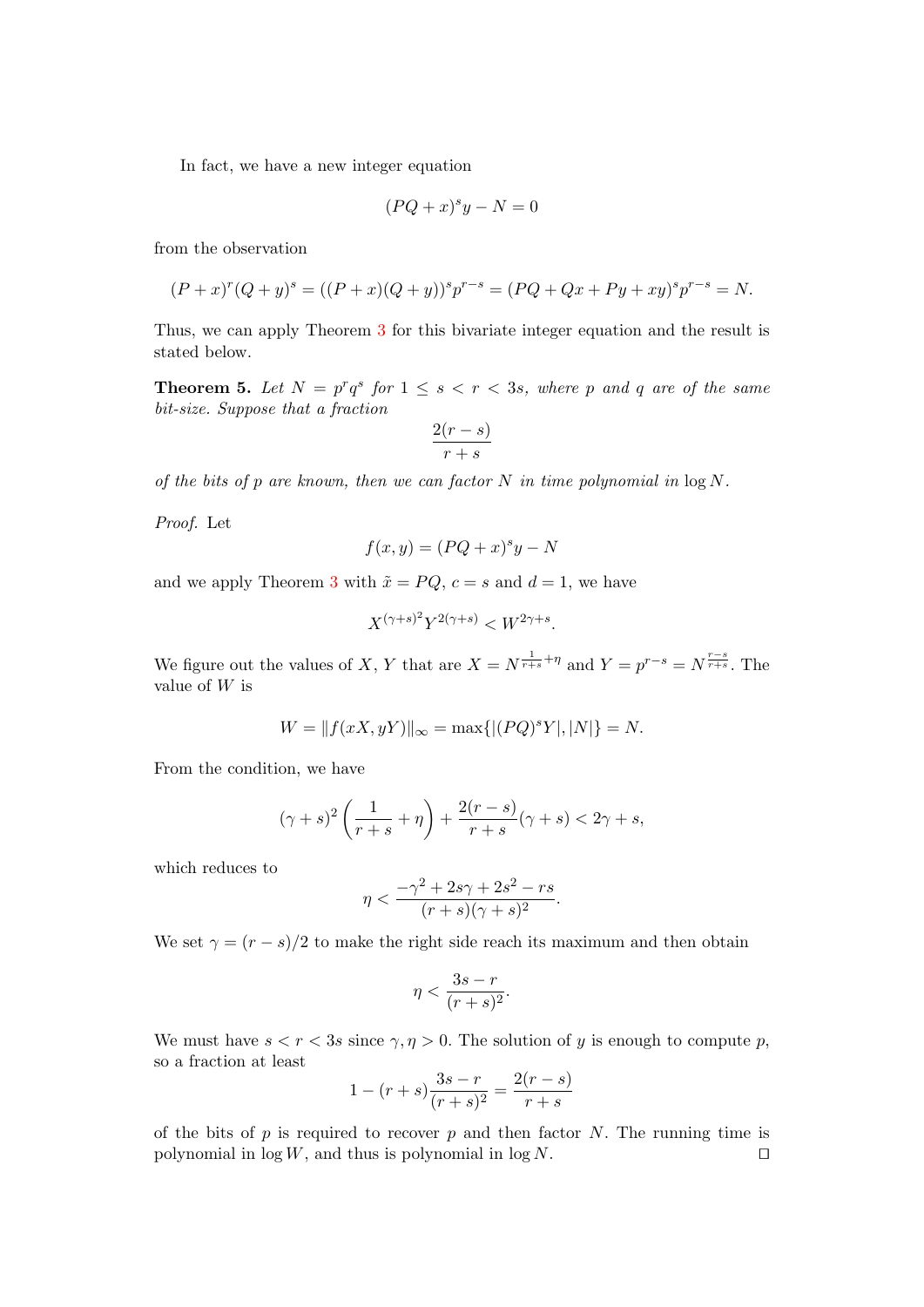In addition, we also can solve

$$
(PQ+x)^{s}y^{r-s} - N = 0
$$
, and  $(PQ+x)^{s}(P+y)^{r-s} - N = 0$ .

The result of the former equation is the same as Theorem [5.](#page-11-0) We apply Theorem [3](#page-7-0) with  $\tilde{x} = PQ$ ,  $c = s$  and  $d = r - s$  for  $X = N^{\frac{1}{r+s} + \eta}$ ,  $Y = N^{\frac{1}{r+s}}$  and  $W = N$ . Setting  $\gamma = \frac{1}{2}$  $\frac{1}{2}$  in the proof to obtain

$$
y < \frac{3s - r}{(r + s)^2},
$$

which leads to the same result that we require a fraction at least

 $\overline{1}$ 

$$
1 - (r + s) \frac{3s - r}{(r + s)^2} = \frac{2(r - s)}{r + s}.
$$

The value of  $y$  is  $p$  and then we can factor  $N$ .

As for the latter equation, we can apply Theorem [2](#page-6-2) with  $\tilde{x} = PQ$ ,  $\tilde{y} = P$ ,  $a = s$ and  $b = r - s$  for  $X = N^{\frac{1}{r+s} + \eta}$ ,  $Y = N^{\eta}$  and  $W = N^{\frac{r+s-1}{r+s} + \eta}$ . The result is that we need at least a fraction

$$
\frac{\sqrt{s^2(r-s)^2 + 8s(r-s)(r-1)^2} + s(r-s)}{\sqrt{s^2(r-s)^2 + 8s(r-s)(r-1)^2} + s(r-s) + 2(r-1)^2}
$$

of the bits of p to factor N in time polynomial in  $\log N$  for  $r > s > 1$ . However, this result is always inferior to that stated in Theorem [4](#page-10-0) and Theorem [5.](#page-11-0)

For the sake of completeness, we provide the result of solving univariate modular equations instead of bivariate integer equations since we can achieve an acceleration of efficiency. We have a modular equation  $PQ + x = 0 \pmod{pq}$ , where x is bounded by  $X = N^{\frac{1}{r+s}+\eta}$  and  $(pq)^s$  is a divisor of N. Thus, we apply the modular method summarized in [\[24\]](#page-17-20) and obtain the same result as that in Theorem [5.](#page-11-0)

### 3.2 Using One Approximation

We employ both  $p = P + x$  and  $q = Q + y$  for unknown variables x, y bounded by  $X = Y = N^{\eta}$  in Sect. [3.1.](#page-10-1) But we observe that W decreases when taking both F and  $Q$  into consideration and it may weaken the bound on  $\eta$ .

In this section, we handle the factoring with known bits problem only with the help of  $P$  or  $Q$ . More concretely, we try to solve

$$
(P+x)^{r}y - N = 0
$$

without the knowledge of Q, whose result is stated below.

**Theorem 6.** Let  $N = p^r q^s$  for  $r \geq s \geq 1$ , where p and q are of the same bit-size. Suppose that a fraction

<span id="page-12-0"></span>
$$
\frac{s}{r+s}
$$

of the bits of p are known, then we can factor  $N$  in time polynomial in  $\log N$ .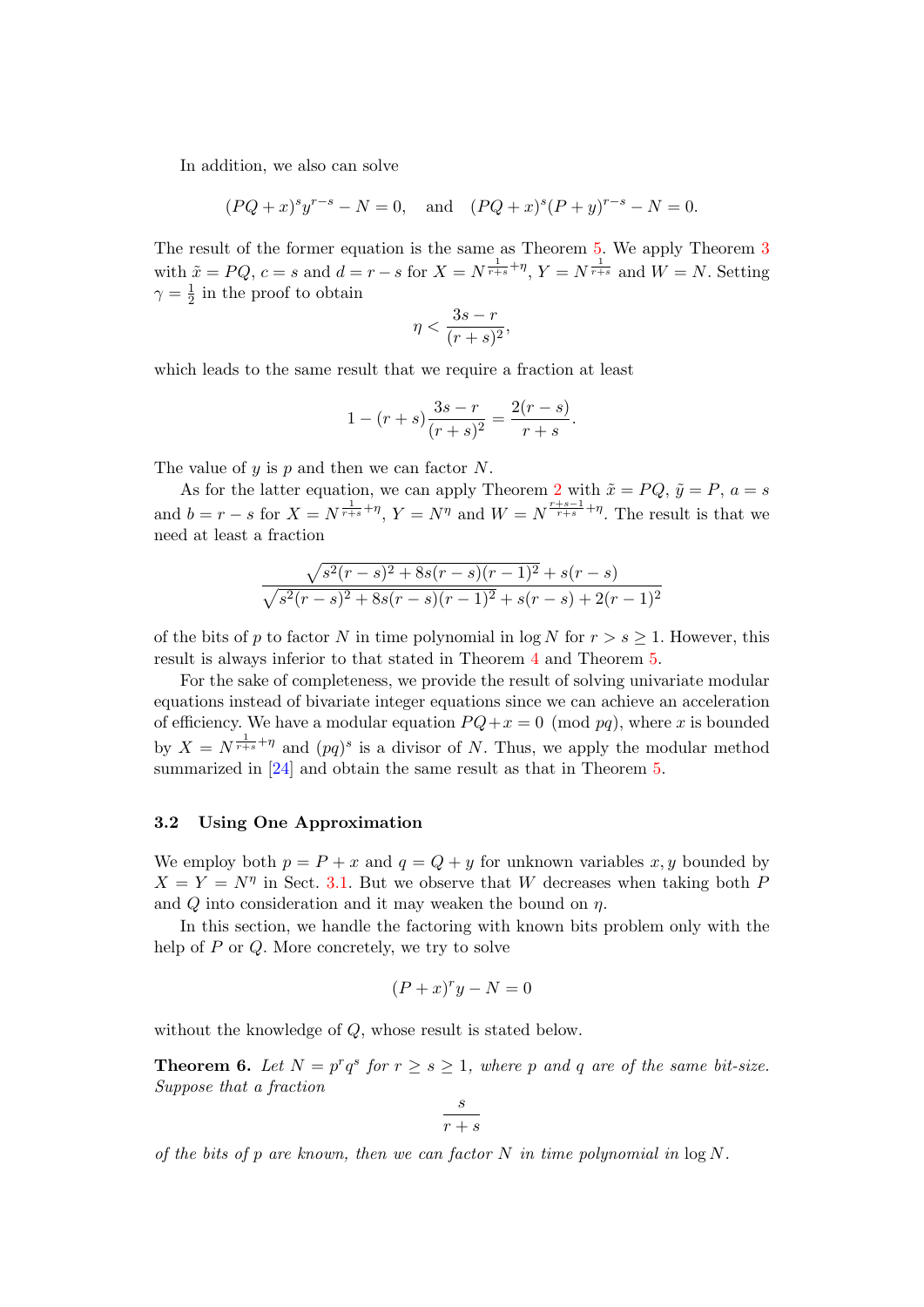Proof. Let

$$
f(x, y) = (P + x)^{r}y - N
$$

and we apply Theorem [3](#page-7-0) with  $\tilde{x} = P$ ,  $c = r$  and  $d = 1$  to obtain

$$
X^{(\gamma+r)^2}Y^{2(\gamma+r)} < W^{2\gamma+r},
$$

where the upper bounds are  $X = N^{\eta}$ ,  $Y = N^{\frac{s}{r+s}}$  and  $W = ||f(xX, yY)||_{\infty} = N$ . Then we have

$$
\eta(\gamma + r)^2 + \frac{2s}{r+s}(\gamma + r) < 2\gamma + r.
$$

It reduces to

$$
\eta < \frac{2r\gamma + r^2 - rs}{(r+s)(\gamma + r)^2}.
$$

We set  $\gamma = s$  to make the right side reach its maximum and then obtain

$$
\eta < \frac{r}{(r+s)^2}.
$$

The solution of roots  $x, y$  implies the values of p and q, respectively. So a fraction at least

$$
1 - (r + s) \frac{r}{(r + s)^2} = \frac{s}{r + s}
$$

is required to recover p and then factor N. The running time is polynomial in  $\log W$ , and it is also polynomial in  $\log N$ .

Similarly, we can solve

$$
(P+x)^r y^s - N = 0
$$

by Theorem [3](#page-7-0) for  $\tilde{x} = P$ ,  $c = r$  and  $d = s$  with the upper bounds  $X = N^{\eta}$ ,  $Y = N^{\frac{1}{r+s}}$ and  $W = ||f(xX, yY)||_{\infty} = N$ . We set  $\gamma = 1$  in the proof to obtain

$$
\eta < \frac{r}{(r+s)^2},
$$

which leads to the same result as that in Theorem [6.](#page-12-0) We also can derive a modular equation  $P + x = 0 \pmod{p}$ , where x is bounded by  $X = N^{\eta}$  and  $p^r$  is a divisor of N. Thus, we apply the modular method summarized in [\[24\]](#page-17-20), which leads to the same result as that in Theorem [6.](#page-12-0)

When we consider using one approximation  $P$  or  $Q$ , there exists an integer equation

$$
(Q+x)^{s}y - N = 0
$$
, or  $(Q+x)^{s}y^{r} - N = 0$ .

For completeness, we provide the result but do not discuss it in further comparison since it is a worse choice for  $r \geq s$ . For example, we apply Theorem [3](#page-7-0) to solve

$$
(Q+x)^s y - N = 0
$$

for  $\tilde{x} = Q$ ,  $c = s$  and  $d = r$  with  $X = N^{\eta}$ ,  $Y = N^{\frac{r}{r+s}}$  and  $W = N$ . Setting  $\gamma = r$ , we obtain

$$
\eta < \frac{s}{(r+s)^2},
$$

which means that a fraction at least

$$
1 - (r+s)\frac{s}{(r+s)^2} = \frac{r}{r+s}
$$

is required to recover q and then factor  $N$ .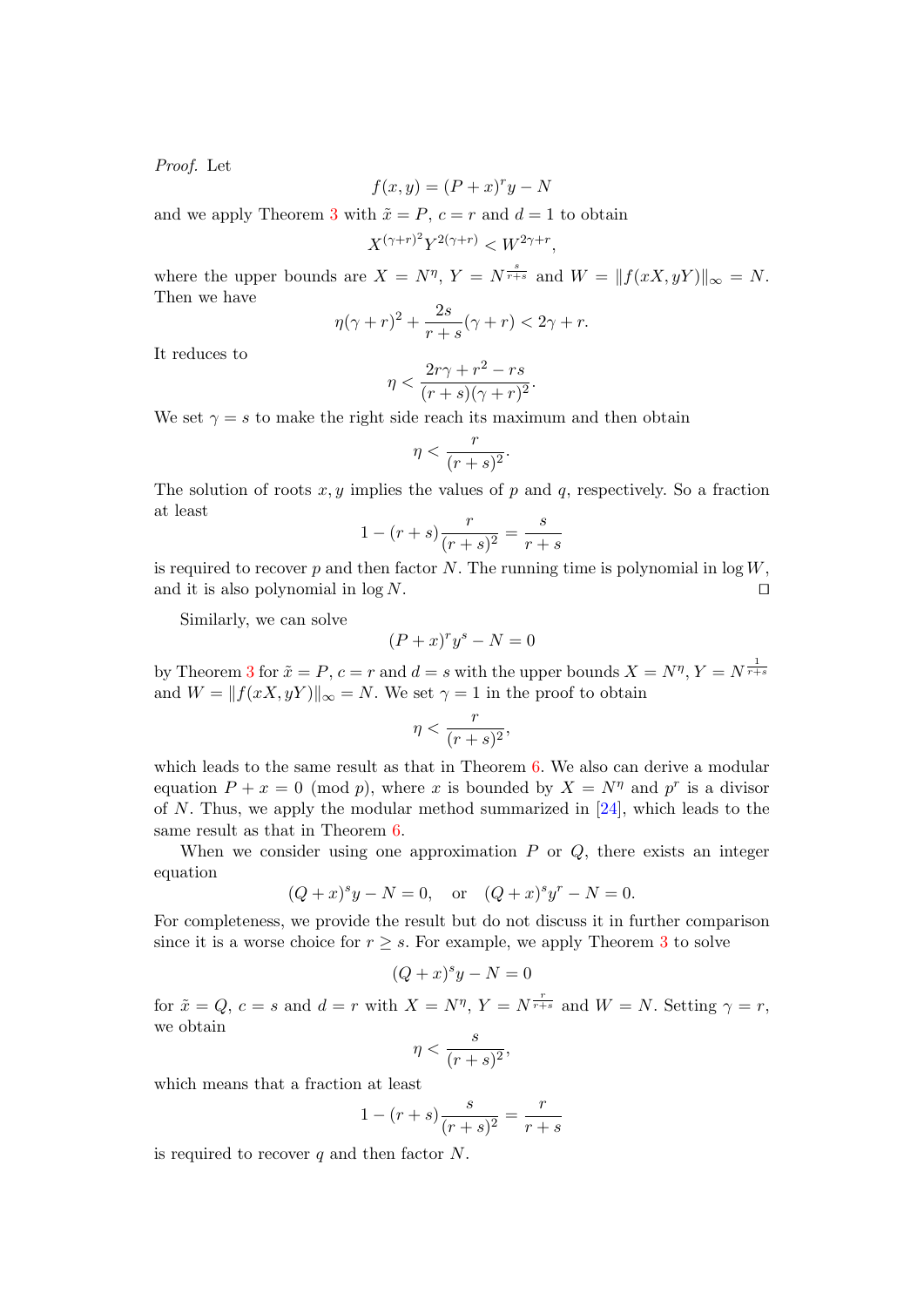#### <span id="page-14-0"></span>4 Comparison and Discussion

The modular method is more efficient and simpler than the integer method for some equations. So, the algorithms for solving modular equations are preferred when applying Theorem [5](#page-11-0) and Theorem [6.](#page-12-0) However, the integer method shows its power for solving a general integer equation

$$
(P+x)^r (Q+y)^s - N = 0,
$$

which finally gives Theorem [4.](#page-10-0)

We compare the required amounts of known MSBs in a unifying condition derived from the integer method in Sect. [3](#page-8-0) since the fractions of known bits differ when solving distinct integer equations. We summarize the respective fractions required for factoring general RSA moduli  $N = p^r q^s$  with known bits and the corresponding solvable integer equations as follows.

– For the solvable equation

$$
(P+x)^r (Q+y)^s - N = 0 \quad \text{with} \quad r \ge s \ge 1,
$$

the fraction given by Theorem [4](#page-10-0) is

$$
\frac{\sqrt{rs}}{r+s-1+\sqrt{rs}}.
$$

– For the solvable equations

$$
(PQ+x)^{s}y - N = 0, \quad (PQ+x)^{s}y^{r-s} - N = 0 \quad \text{with} \quad 1 \le s < r < 3s,
$$

the fraction given by Theorem [5](#page-11-0) is

$$
\frac{2(r-s)}{r+s}.
$$

– For the solvable equations

$$
(P+x)^{r}y - N = 0
$$
,  $(P+x)^{r}y^{s} - N = 0$  with  $r \ge s \ge 1$ ,

the fraction given by Theorem [6](#page-12-0) is

$$
\frac{s}{r+s}.
$$

We discuss more about our unifying condition. For the standard RSA modulus  $N = pq$  with  $r = s = 1$ , we can apply Theorem [4](#page-10-0) and Theorem [6.](#page-12-0) Our results cover that of [\[4\]](#page-16-1) but we can provide more solvable equations. For the modified RSA modulus  $N = p^r q$  with  $r > 1$ ,  $s = 1$ , we can apply Theorem [6](#page-12-0) since the required amount of known MSBs is least. Our results also cover those of [\[2,](#page-16-3)[22\]](#page-17-13).

However, for general RSA moduli  $N = p^r q^s$  with arbitrary  $r, s > 1$ , we should compare the above three fractions to choose the best one. For example, we show the comparison of the numerical values of the respective fractions for  $r = 3, 4, 5, 6$  with various reasonable s's in Table [3.](#page-15-0) It is showed that the best choice actually depends on the relation of  $r$  and  $s$ .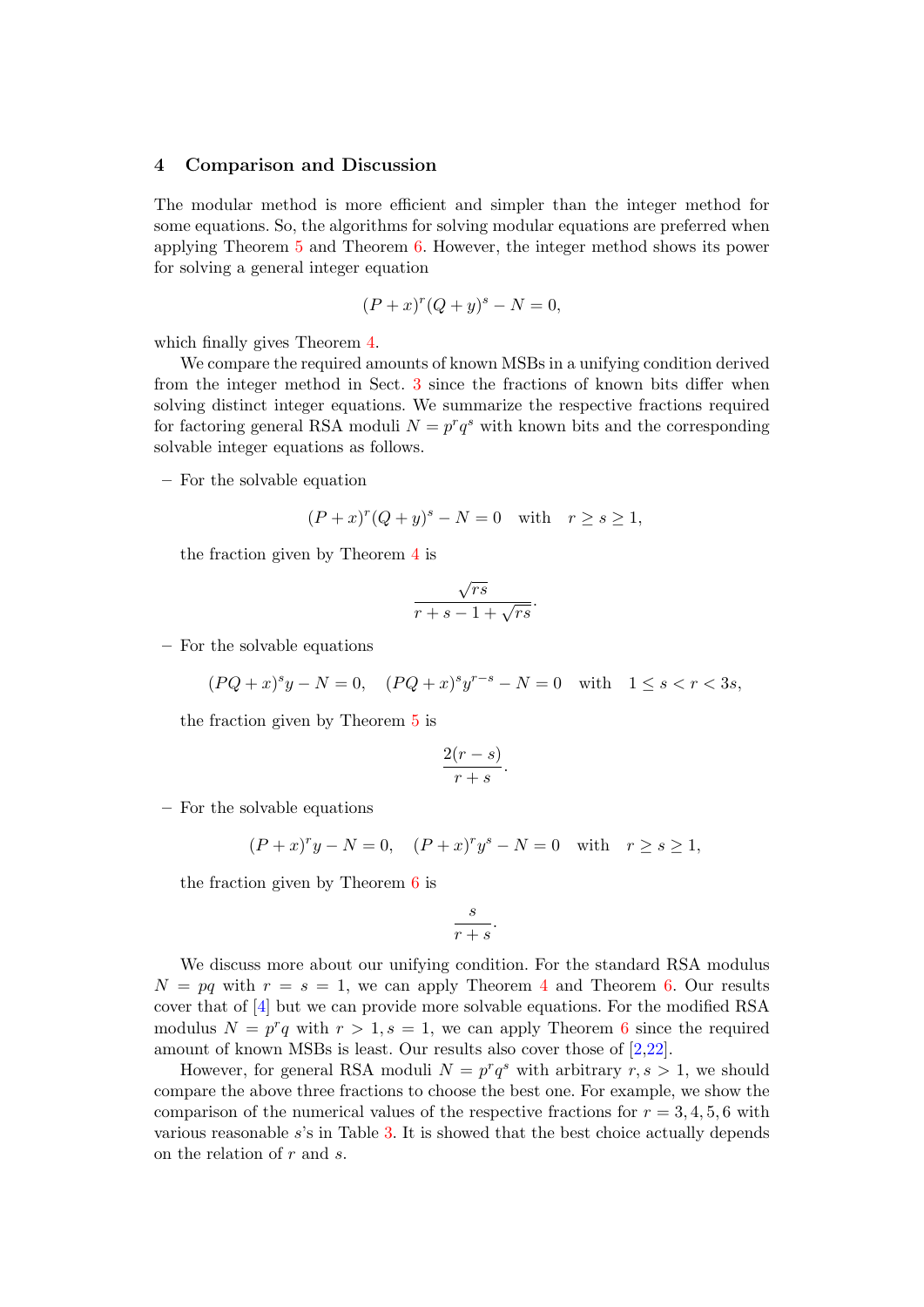<span id="page-15-0"></span>

| (r, s)                                                                 | (3, 2) |  | $(4,3)$ $(5,2)$ $(5,3)$ $(5,4)$ $(6,5)$ |             |
|------------------------------------------------------------------------|--------|--|-----------------------------------------|-------------|
| Theorem $4 \mid 0.380 \quad 0.367 \quad 0.346 \quad 0.357 \quad 0.359$ |        |  |                                         | $\,0.354\,$ |
| Theorem $5 \mid 0.4$ 0.286 0.858 0.5 0.223                             |        |  |                                         | 0.182       |
| Theorem $6 \mid 0.4 \mid 0.429$                                        |        |  | <b>0.286</b> 0.375 0.445 0.455          |             |

**Table 3.** The numerical values of the respective fractions for several  $(r, s)$  pairs

Table 4. The respective applicable ranges and suitable equations according to distinct theorems

<span id="page-15-1"></span>

|           | Applicable Ranges                           | Most Suitable Equations  | Restrictions              |
|-----------|---------------------------------------------|--------------------------|---------------------------|
| Theorem 6 | $1 \leq s \leq \theta(r) \cdot r$           | $P+x=0 \pmod{p}$         | $1 \leq s \leq r$         |
| Theorem 4 | $\theta(r) \cdot r < s \leq \xi(r) \cdot r$ | $(P+x)^r(Q+y)^s - N = 0$ | $1 \leq s \leq r$         |
| Theorem 5 | $\xi(r) \cdot r < s < r$                    | $PQ + x = 0 \pmod{pq}$   | $1 \leq s \leq r \leq 3s$ |

To be concrete, Theorem [4](#page-10-0) is preferred for medium s for a fixed r. Theorem [6](#page-12-0) is more effective for small s like  $s = 1$  and Theorem [5](#page-11-0) works better for large s like  $s = r - 1$ . Furthermore, we identify the respective applicable ranges of s along with the most suitable solvable equations for each theorem in Table [4.](#page-15-1) The results also include  $s = 1$  that is considered as a special case of Theorem [6](#page-12-0) if  $\theta(r) < 1$ . Additionally, the restrictions on each theorem are always satisfied.

We define two functions  $\theta(r)$  and  $\xi(r)$  for simplicity since the explicit forms are complicated.  $\theta(r)$  is the unique real root in  $(0, 1)$  of the following equation

$$
\frac{\sqrt{x}r}{r+xr-1+\sqrt{x}r} = \frac{xr}{r+xr},
$$

and  $\xi(r)$  is the unique real root in  $(0, 1)$  of the following equation

$$
\frac{\sqrt{x}r}{r+xr-1+\sqrt{x}r} = \frac{2(r-xr)}{r+xr}.
$$

We list the numerical values of  $\theta(r)$  and  $\xi(r)$  for some  $r < 10$  in Table [5.](#page-15-2) The results

<span id="page-15-2"></span>**Table 5.** The numerical values of  $\theta(r)$  and  $\xi(r)$  for various  $r < 10$ 

|  |  |  | $\mid \theta(r) \mid 1 \quad 0.697 \quad 0.611 \quad 0.572 \quad 0.549 \quad 0.534 \quad 0.524 \quad 0.516 \quad 0.510$ |  |  |
|--|--|--|-------------------------------------------------------------------------------------------------------------------------|--|--|
|  |  |  | $\left  \xi(r) \right  = 0.658$ 0.680 0.690 0.696 0.699 0.702 0.704 0.705                                               |  |  |

are applicable for all reasonable  $(r, s)$  pairs if we let the cases when  $s = 1$  for  $r = 1, 2$ belong to Theorem [6.](#page-12-0) Finally, we derive a unifying condition for factoring general RSA moduli  $N = p^r q^s$  with known bits. For example, we roughly give the applicable ranges of s for a fixed  $r < 10$  as follows since coprime integers  $r, s \ll \log p$ .

- If  $0.7r < s < r$ , we choose to solve  $PQ + x = 0 \pmod{pq}$ .
- − If  $0.5r < s \le 0.7r$ , we choose to solve  $(P + x)^r (Q + y)^s N = 0$ .
- Else cases, we choose to solve  $P + x = 0 \pmod{p}$ .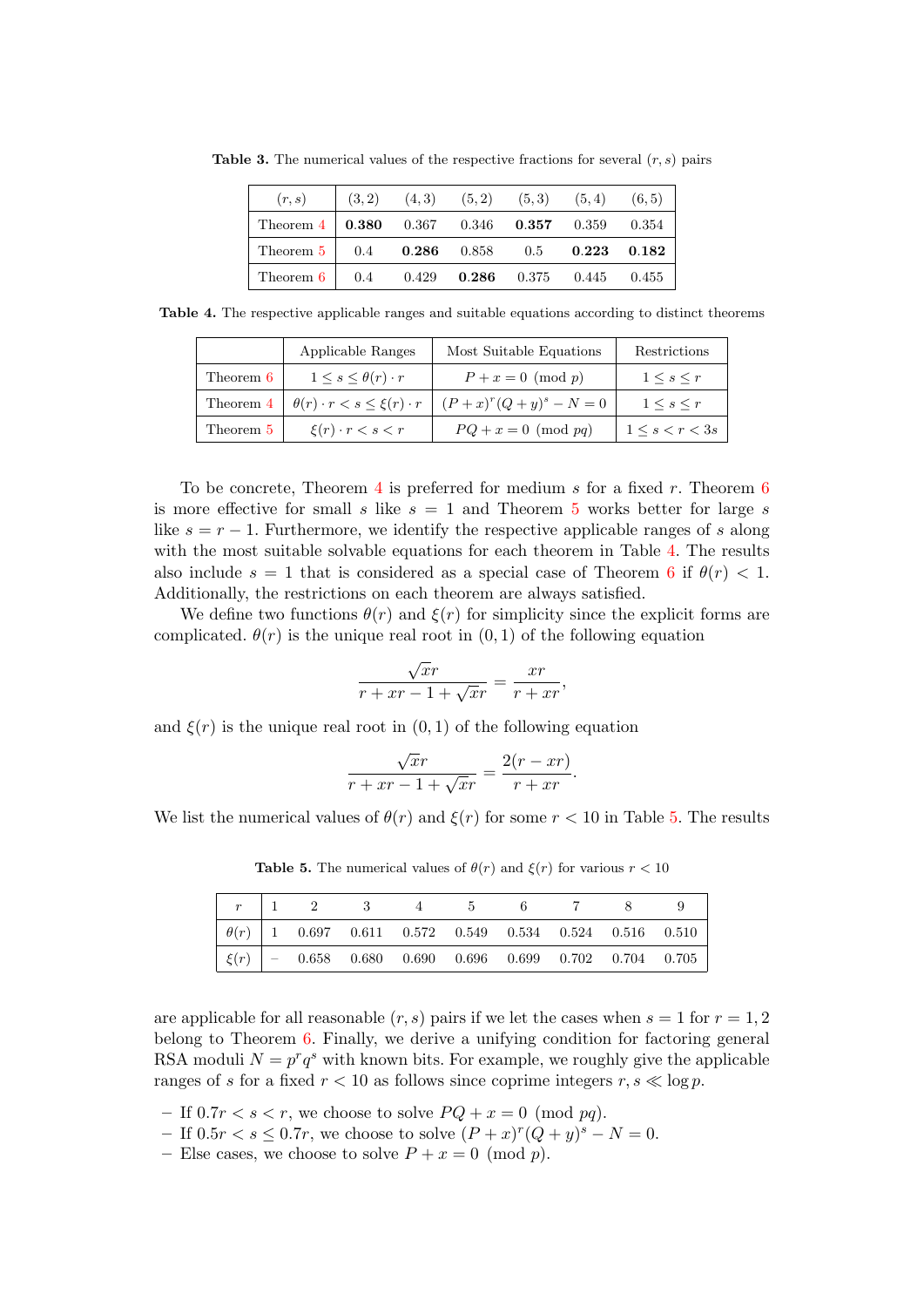We do not extend the analysis to the case of more than one unknown block since it is heuristic and relies on an unproven assumption. We do not analyze factoring  $N = \prod_{i=1}^{r} p_i$  with known bits either. In the case of more than two primes, there seem no other efficient algorithms except the modular method.

### <span id="page-16-5"></span>5 Concluding Remarks

We revisit the factoring with known bits problem on general RSA moduli  $N = p^r q^s$ for  $r, s \geq 1$ , where p, q are two primes of the same bit-size. To be specific, we study the least desired amount of known MSBs of the primes and obtain the results based on solving bivariate integer equations.

A unifying condition on the fraction of known MSBs is derived for efficiently factoring  $N = p^r q^s$ . On the one hand, previous works based on the modular method to factor  $N = pq$  and  $N = p<sup>r</sup>q$  are confirmed to remain the best so far. For general moduli  $N = p^r q^s$ , the modular method is still applicable to s of small or large size. On the other hand, we reveal that the integer method is superior for some particular  $(r, s)$  pairs (e.g.  $p^3q^2$  and  $p^5q^3$ ) when s is of medium size with respect to r, i.e.  $s \in (0.5r, 0.7r]$  for  $r < 10$ .

We show that the integer method is more powerful since it covers the results derived from the modular method and even provides an improved factoring attack for several particular RSA moduli. We hope that the integer method is applicable to other problems that can be reduced to solving integer equations and further give better results.

Acknowledgments. The author would like to thank Noboru Kunihiro for helpful discussions and the anonymous referees for their constructive comments.

#### References

- <span id="page-16-6"></span>1. Blömer, J., May, A.: A tool kit for finding small roots of bivariate polynomials over the integers. In: Cramer, R. (ed.) EUROCRYPT 2005. LNCS, vol. 3494, pp. 251–267. Springer, Heidelberg (May 2005)
- <span id="page-16-3"></span>2. Boneh, D., Durfee, G., Howgrave-Graham, N.: Factoring  $N = p^r q$  for large r. In: Wiener, M.J. (ed.) CRYPTO'99. LNCS, vol. 1666, pp. 326–337. Springer, Heidelberg (Aug 1999)
- <span id="page-16-4"></span>3. Collins, T., Hopkins, D., Langford, S., Sabin, M.: Public key cryptographic apparatus and method (Dec 1998), U.S. Patent # 5848159
- <span id="page-16-1"></span>4. Coppersmith, D.: Finding a small root of a bivariate integer equation; factoring with high bits known. In: Maurer, U.M. (ed.) EUROCRYPT'96. LNCS, vol. 1070, pp. 178–189. Springer, Heidelberg (May 1996)
- <span id="page-16-2"></span>5. Coppersmith, D.: Finding a small root of a univariate modular equation. In: Maurer, U.M. (ed.) EUROCRYPT'96. LNCS, vol. 1070, pp. 155–165. Springer, Heidelberg (May 1996)
- <span id="page-16-0"></span>6. Coppersmith, D.: Small solutions to polynomial equations, and low exponent RSA vulnerabilities. Journal of Cryptology  $10(4)$ , 233–260 (1997)
- <span id="page-16-7"></span>7. Coron, J.S.: Finding small roots of bivariate integer polynomial equations revisited. In: Cachin, C., Camenisch, J. (eds.) EUROCRYPT 2004. LNCS, vol. 3027, pp. 492–505. Springer, Heidelberg (May 2004)
- <span id="page-16-8"></span>8. Coron, J.S.: Finding small roots of bivariate integer polynomial equations: A direct approach. In: Menezes, A. (ed.) CRYPTO 2007. LNCS, vol. 4622, pp. 379–394. Springer, Heidelberg (Aug 2007)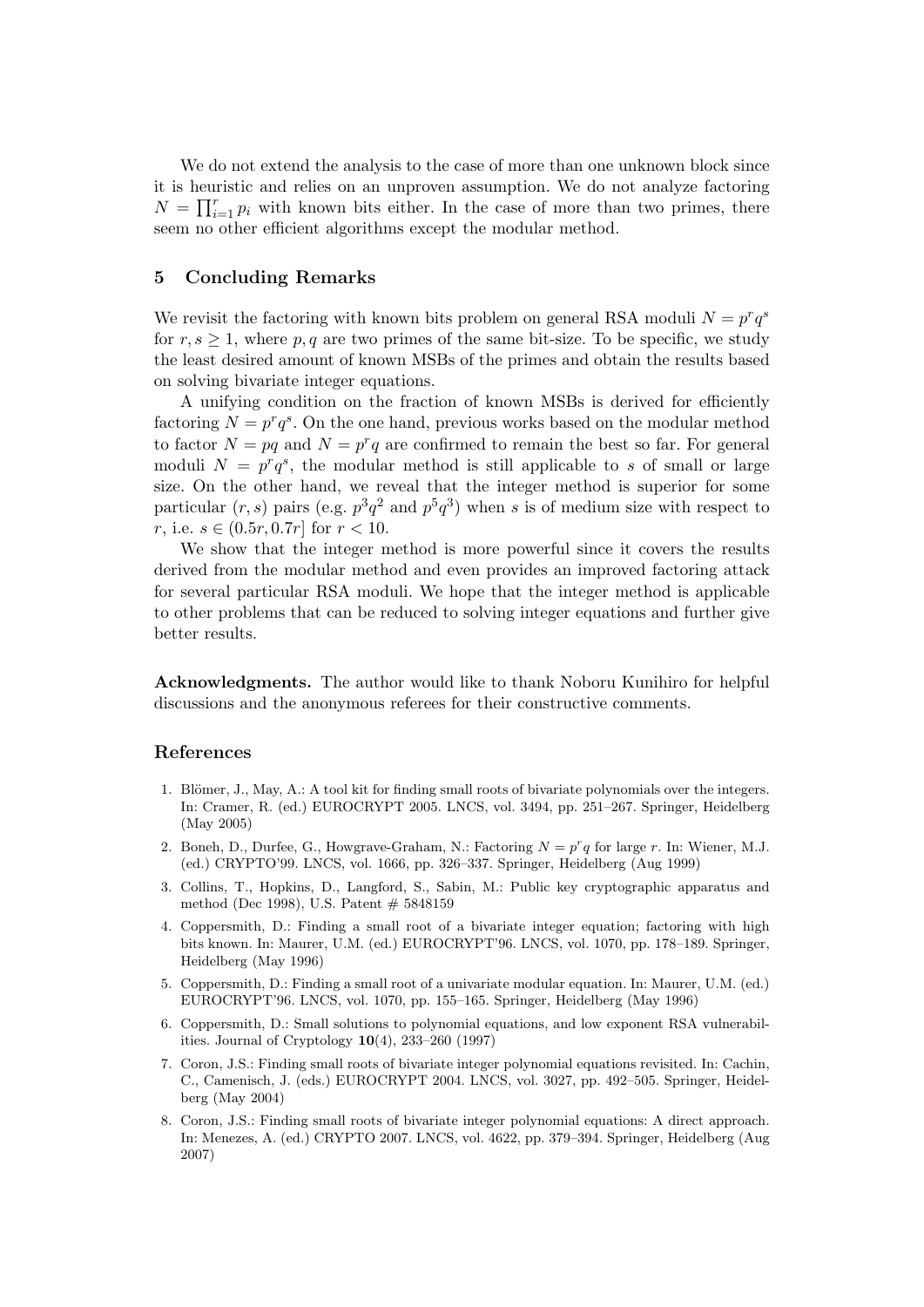- <span id="page-17-10"></span>9. Coron, J.S., Faugère, J.C., Renault, G., Zeitoun, R.: Factoring  $N = p^r q^s$  for large r and s. In: Sako, K. (ed.) CT-RSA 2016. LNCS, vol. 9610, pp. 448–464. Springer, Heidelberg (Feb / Mar 2016)
- <span id="page-17-11"></span>10. Coron, J.S., Zeitoun, R.: Improved factorization of  $N = p^r q^s$ . Cryptology ePrint Archive, Report 2016/551 (2016)
- <span id="page-17-12"></span>11. Coron, J.S., Zeitoun, R.: Improved factorization of  $n = p^r q^s$ . In: Smart, N.P. (ed.) CT-RSA 2018. LNCS, vol. 10808, pp. 65–79. Springer, Heidelberg (Apr 2018)
- <span id="page-17-2"></span>12. Halderman, J.A., Schoen, S.D., Heninger, N., Clarkson, W., Paul, W., Calandrino, J.A., Feldman, A.J., Appelbaum, J., Felten, E.W.: Lest we remember: Cold-boot attacks on encryption keys. Commun. ACM 52(5), 91–98 (May 2009)
- <span id="page-17-6"></span>13. Herrmann, M., May, A.: Solving linear equations modulo divisors: On factoring given any bits. In: Pieprzyk, J. (ed.) ASIACRYPT 2008. LNCS, vol. 5350, pp. 406–424. Springer, Heidelberg (Dec 2008)
- <span id="page-17-15"></span>14. Hinek, M.J.: On the security of multi-prime RSA. Journal of Mathematical Cryptology 2(2), 117–147 (2008)
- <span id="page-17-16"></span>15. Howgrave-Graham, N.: Finding small roots of univariate modular equations revisited. In: Darnell, M. (ed.) 6th IMA International Conference on Cryptography and Coding. LNCS, vol. 1355, pp. 131–142. Springer, Heidelberg (Dec 1997)
- <span id="page-17-17"></span>16. Jochemsz, E., May, A.: A strategy for finding roots of multivariate polynomials with new applications in attacking RSA variants. In: Lai, X., Chen, K. (eds.) ASIACRYPT 2006. LNCS, vol. 4284, pp. 267–282. Springer, Heidelberg (Dec 2006)
- <span id="page-17-3"></span>17. Kocher, P.C.: Timing attacks on implementations of Diffie-Hellman, RSA, DSS, and other systems. In: Koblitz, N. (ed.) CRYPTO'96. LNCS, vol. 1109, pp. 104–113. Springer, Heidelberg (Aug 1996)
- <span id="page-17-1"></span>18. Lenstra, A.K., Lenstra, H.W., Manasse, M.S., Pollard, J.M.: The number field sieve. In: Lenstra, A.K., Lenstra, H.W. (eds.) The development of the number field sieve. pp. 11–42. Springer Berlin Heidelberg, Berlin, Heidelberg (1993)
- <span id="page-17-5"></span>19. Lenstra, A.K., Lenstra, H.W., Lovász, L.: Factoring polynomials with rational coefficients. Mathematische Annalen 261(4), 515–534 (Dec 1982)
- <span id="page-17-14"></span>20. Lenstra, H.W.: Factoring integers with elliptic curves. Annals of Mathematics 126(3), 649–673 (1987)
- <span id="page-17-9"></span>21. Lim, S., Kim, S., Yie, I., Lee, H.: A generalized Takagi-cryptosystem with a modulus of the form  $p^r q^s$ . In: Roy, B.K., Okamoto, E. (eds.) INDOCRYPT 2000. LNCS, vol. 1977, pp. 283–294. Springer, Heidelberg (Dec 2000)
- <span id="page-17-13"></span>22. Lu, Y., Peng, L., Sarkar, S.: Cryptanalysis of an RSA variant with moduli  $N = p^r q^l$ . Journal of Mathematical Cryptology 11(2), 117–130 (2017)
- <span id="page-17-8"></span>23. Lu, Y., Zhang, R., Lin, D.: Factoring multi-power RSA modulus  $N = p^r q$  with partial known bits. In: Boyd, C., Simpson, L. (eds.) ACISP 2013. LNCS, vol. 7959, pp. 57–71. Springer, Heidelberg (Jul 2013)
- <span id="page-17-20"></span>24. Lu, Y., Zhang, R., Peng, L., Lin, D.: Solving linear equations modulo unknown divisors: Revisited. In: Iwata, T., Cheon, J.H. (eds.) ASIACRYPT 2015, Part I. LNCS, vol. 9452, pp. 189–213. Springer, Heidelberg (Nov / Dec 2015)
- <span id="page-17-18"></span>25. May, A.: New RSA Vulnerabilities Using Lattice Reduction Methods. Ph.D. thesis, University of Paderborn, Paderborn, Germany (2003)
- <span id="page-17-19"></span>26. May, A.: Using LLL-reduction for solving RSA and factorization problems. In: Nguyen, P.Q., Valle, B. (eds.) The LLL Algorithm - Survey and Applications, pp. 315–348. ISC, Springer, Heidelberg (2010)
- <span id="page-17-4"></span>27. Rivest, R.L., Shamir, A.: Efficient factoring based on partial information. In: Pichler, F. (ed.) EUROCRYPT'85. LNCS, vol. 219, pp. 31–34. Springer, Heidelberg (Apr 1986)
- <span id="page-17-0"></span>28. Rivest, R.L., Shamir, A., Adleman, L.: A method for obtaining digital signatures and public-key cryptosystems. Commun. ACM 21(2), 120–126 (Feb 1978)
- <span id="page-17-7"></span>29. Takagi, T.: Fast RSA-type cryptosystem modulo  $p^k q$ . In: Krawczyk, H. (ed.) CRYPTO'98. LNCS, vol. 1462, pp. 318–326. Springer, Heidelberg (Aug 1998)